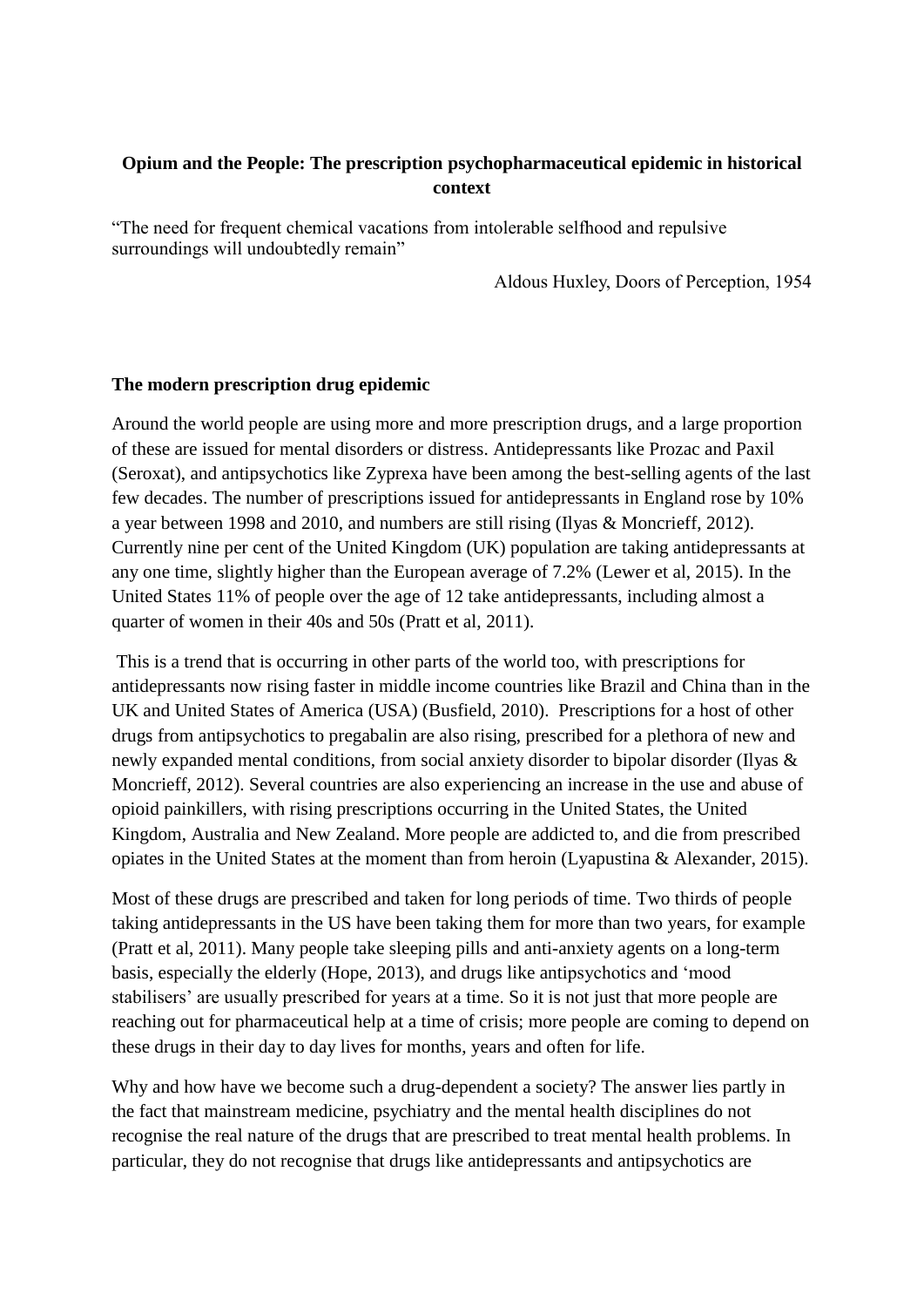psychoactive, or mind-altering substances. Prescription drugs with mind-altering effects are what I refer to as 'psychopharmaceuticals.'

# **Psychoactive drugs**

In professional circles, the term 'psychoactive substance' is mainly associated with recreational drugs like alcohol and cocaine. Antidepressants are simply described as drugs that are used to treat depression, or anxiety, or various other problems. Antipsychotics are described as drugs to treat schizophrenia or psychosis, or they are referred to 'mood stabilisers' which are meant to treat 'bipolar disorder'.

A psychoactive substance can be defined as a chemical that produces an altered mental state and associated changes in behaviour due to its effects on the central nervous system. Although we are most familiar with the psychoactive effects of recreational drugs like alcohol, drugs prescribed to treat mental disorders, including drugs classified as antidepressants, antipsychotics, anxiolytics, stimulants and drugs such as lithium and anticonvulsants used to treat bipolar disorder, also modify normal mental processes and behaviour. These alterations are independent of any effects they may or may not have on hypothetical underlying abnormalities or disease processes.

Just like the various substances that are used recreationally, each prescribed psychoactive drug or psychopharmaceutical, produces a distinctive altered mental and physical state, whose characteristics depend on the pharmacological properties of the particular drug. Some prescribed drugs such as stimulants (including amphetamine and methylphenidate, otherwise known as Ritalin) and benzodiazepines (including diazepam, brand name Valium, temezepam and lorazepam, brand name Ativan) produce pleasurable effects, and, for this reason, licitly and illicitly obtained supplies may be used recreationally and excessively. Others are experienced as unpleasant. This is most notably the case with the neuroleptic or antipsychotic drugs like chlorpromazine (brand names Thorazine or Largactil), haloperidol (Haldol), olanzapine (Zyprexa) and quetiapine (Seroquel), but tricyclic antidepressants and lithium are also generally disliked by volunteers (Dumont et al., 2005; Judd et al., 1977a). Selective serotonin reuptake inhibitors (SSRIs) like fluoxetine (Prozac) and paroxetine (Seroxat or Paxil) generally have weaker psychoactive effects, but the effects are found to be unpleasant when noticed (Dumont et al, 2005). The fact that these drugs are not associated with euphoria, and therefore do not usually induce craving or become drugs of abuse, does not make them any less 'psychoactive' than recreational drugs, nor does it exclude them from inducing physical dependence.

Table 1 summarises scientific literature and user descriptions of the principle drug-induced mental alterations associated with the major classes of drugs prescribed for mental disorders during use of the drug. Each type of drug also produces characteristic withdrawal effects after it has been stopped. It is important to remember, however, that within each so-called class of drugs there are different types of agent, with varied and distinctive pharmacological profiles and that agents between and across classes differ in the strength of their effects.

Nevertheless, a property that is common to many mind-altering drugs is a flattening out of emotional experience. Opiates, neuroleptics and SSRIs, for example, in different ways render emotions less intense, and create a state of emotional disinterest or detachment. This is in contrast to drugs like alcohol and benzodiazepines which can intensify emotions during intoxication. Regardless of their differing impact on emotions, however, all psychoactive substances impair higher brain functions to a greater or lesser extent, as American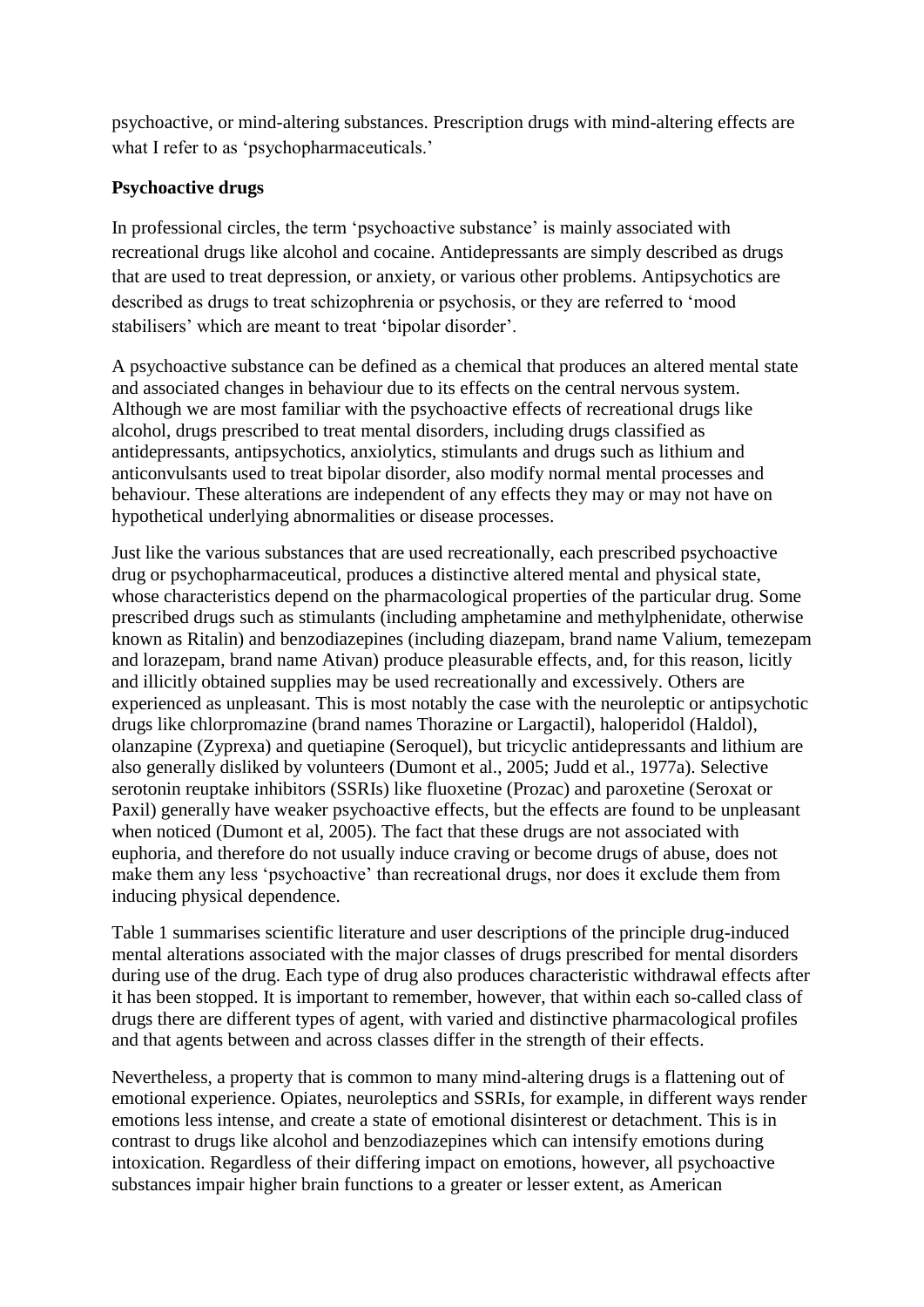psychiatrist, Peter Breggin, points out (Breggin, 2008). Mind-altering drugs reduce our sensitivity to our surroundings, especially to subtle environmental cues, such as the behaviour of other people. They diminish our ability to react creatively, to take initiative and think laterally. They make us less aware of other people's emotions, and less able to engage with their concerns. Of course this depends on the strength of the drug. A small dose of caffeine or nicotine makes little difference, but being under the influence of alcohol, as we know, can seriously impair a person's judgement about their situation. Moreover, we are often unaware of this impairment while we are under the influence of a mind-altering drug, a phenomenon that Breggin refers to as the 'spell-binding' effects of drugs (Breggin, 2008). It is only after we have stopped the drug, and its effects on the body have completely worn off, that we are able to properly assess how it affected us.

Drugs that produce euphoria are generally acknowledged to have psychoactive effects, at least after patents expire and profits fall. This is often associated with concern about over-use, and prescribing of benzodiazepines is now discouraged in many countries, for example. However, the disease-centred idea can obscure these effects for as long as commercial or professional incentives exist. Thus although the pleasurable and energising effects of amphetamine are well-recognised, they are rarely mentioned in the context of treating attention deficit hyperactivity disorder (ADHD), for example, as this is an area of growing professional interest and many treatments are still on patent. Pregabalin, a drug introduced into Europe in 2004 and marketed for the treatment of pain and anxiety, has been a controlled substance in the United States since 2004. In the United Kingdom, prescriptions have soared over the last 10 years, and it has become one of the most costly drugs prescribed in the National Health Service (Prescribing and Medicines Team, 2015). Warnings about its potential for misuse were only issued in December 2014 in England, however, and its use still does not attract the opprobrium attached to the prescription of opiates or benzodiazepines for the same situations (Public Health England, 2014).

Author Richard DeGrandpre suggests that psychoactive drugs are currently divided into socially sanctioned and socially disreputable substances: 'angels and demons' (see Table 2) (DeGrandpre, 2006). The angels are those drugs that are considered to be specific treatments for underlying medical conditions, and whose use is endorsed and promoted. The 'demons' are drugs that are used primarily for their mind-altering properties, whose use is either illegal or disparaged. Alcohol, as western society's principle recreational drug, is tolerated, if not actively promoted. The division is fluid, however. Benzodiazepines were first represented as specific anti-anxiety agents, but as their pleasurable effects and addictive potential became clear, they were relegated to the status of 'demons'. Amphetamine, whose use as a prescription drug declined dramatically in the 1970s following the imposition of tighter controls, is enjoying a revival of its reputation as a specific treatment for adult ADHD.

The category a drug falls into is not determined by reliable evidence of the effectiveness of drugs as treatments for underlying diseases or abnormalities, nor by the level of harm they can induce. Despite the ubiquity of the myth of the chemical imbalance, it has never been demonstrated that drugs work by targeting abnormal physiological or biochemical processes (Moncrieff, 2008a). There is, moreover, no evidence that there are specific biochemical imbalances associated with the particular mental disorders we currently identify and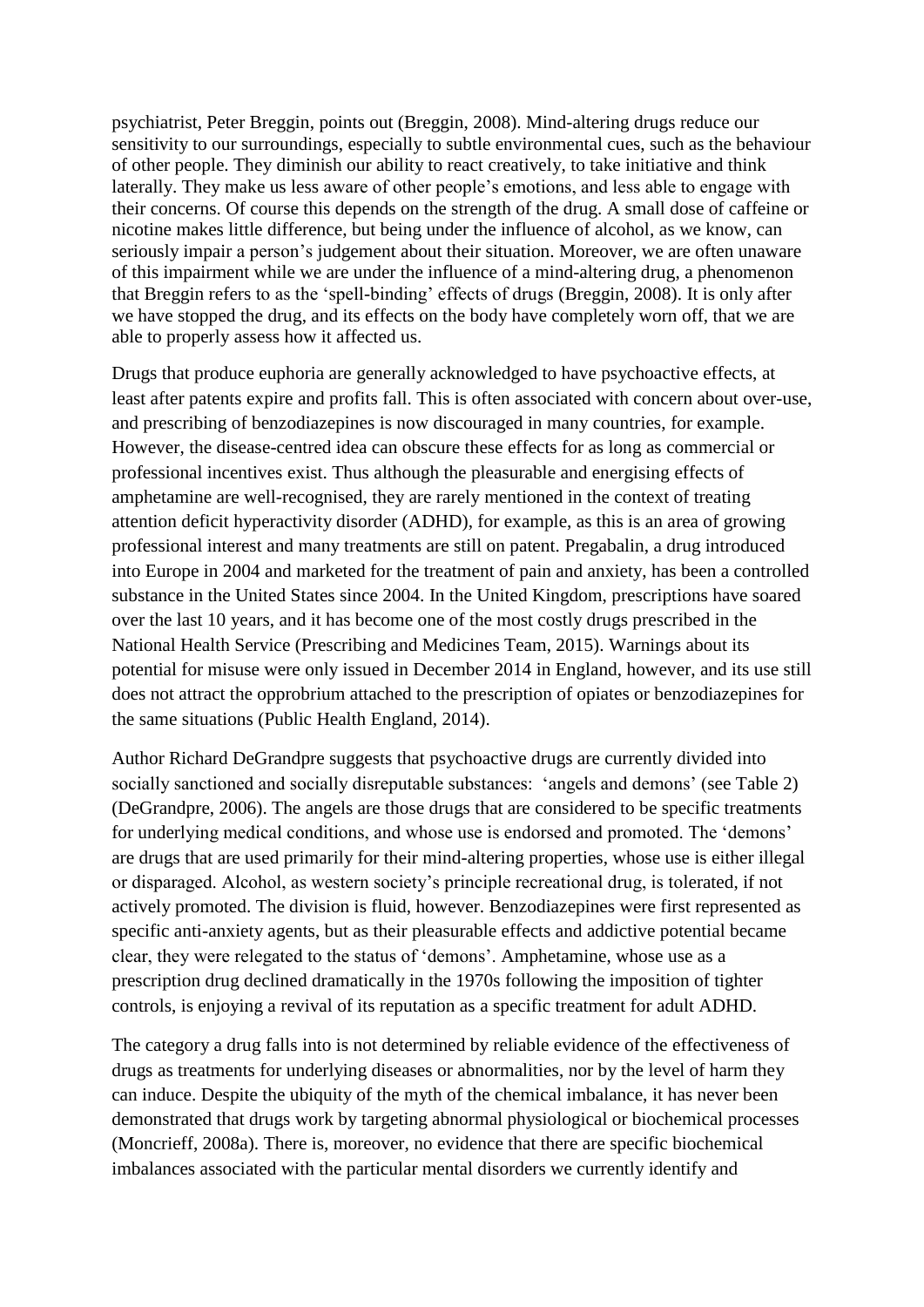diagnose. Evidence never concurred with the serotonin hypothesis of depression - it was a figment of the pharmaceutical industry's marketing departments (Lacasse & Leo, 2005; Moncrieff, 2014). The dopamine theory of schizophrenia is also at odds with most of research results, and the non-specific role of dopamine in arousal and stress, as well as uncontrolled effects of prior antipsychotic drug treatment, are likely to account for the few positive findings (Moncrieff, 2009).

# **Consequences of the psychopharmaceutical epidemic**

Has the epidemic use of psychoactive drugs on prescription made us happier and healthier? Are we a more stable and productive society as a consequence of all the antidepressants we are consuming? Does the use of these mind-altering chemicals enable people to live more contented and fulfilling lives?

Although some of these drugs may be useful for some individuals in some situations, there is no evidence that the sort of mass prescribing that exists at present has tangible benefits for most individuals or society.

The evidence on which the use of these drugs is based consists of randomised controlled trials, in which an active drugs is compared with a placebo. Outcomes are judged by comparing scores on specially devised rating scales, which are supposed to measure the symptoms of the disorder in question. None of these scales has ever been shown to really capture the problem it is meant to measure (if indeed that is possible), and the differences between the drug and the placebo are usually quite modest. In trials of antidepressants for example, meta-analyses find that the difference in scores on the commonly used Hamilton Rating Scale for Depression are less than 2 points, where the maximum score is 54 (Kirsch et al, 2002). This difference is much smaller than the difference that clinicians identify as indicating even modest improvement (as measured by the Clinical Global Impressions scale). In fact, clinicians do not notice any difference at all at differences on the Hamilton scale of 3 points or less (Moncrieff & Kirsch, 2015).

Few studies have looked at objective measures of the outcome of drug treatment, and where they have done so, the evidence suggests that drug treatment may be harmful to many people's prospects of recovery. Studies of working people with depression have found, for example, that people who take antidepressants have more time off work than those who do not (Dewa et al, 2003). Some of the difference is likely to be attributable to the fact that people with more severe disorders are more likely to be offered and accept drug treatment, but nevertheless, the findings do not provide any support for the idea that antidepressant treatment improves work performance. The correlation between rising antidepressant use and disability claims for depression and anxiety, particularly when claims for other medical conditions are falling, provides further evidence that mass antidepressant use does not improve the mental health of the population, and may make it worse (Figure 1).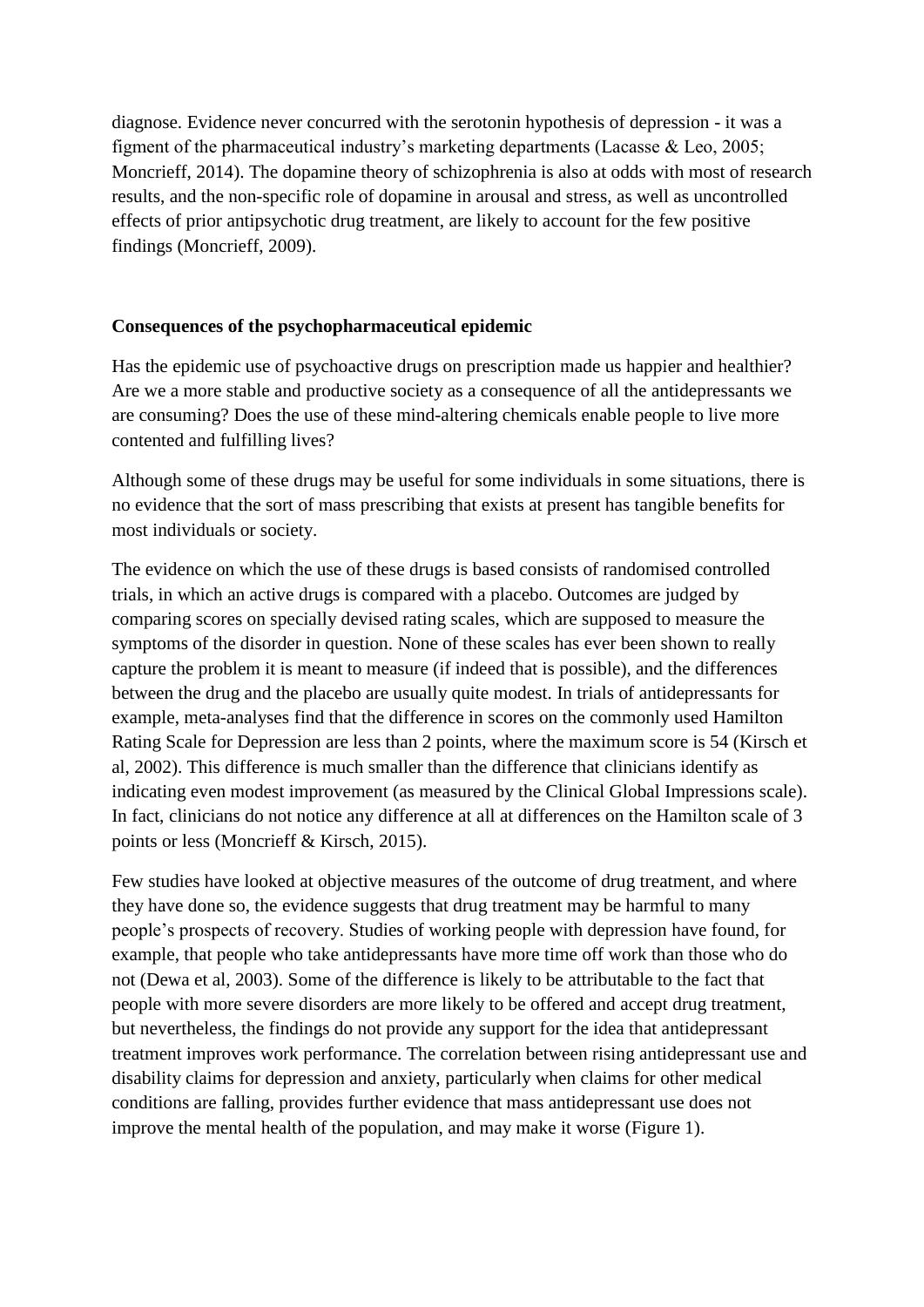Antipsychotic drugs, with their neuro-suppressant effects, reduce acute psychotic symptoms and distress, but, although long-term drug treatment is well-established and recommended practice for people with disorders like schizophrenia, the ultimate benefits of this remain uncertain. Most studies of long-term treatment have focused on measuring the risk of having a 'relapse' of the underlying condition, and few have looked at social functioning, independence or quality of life. Moreover, few studies have followed people up for more than one or two years. A non-randomised follow-up study suggested that people who took continuous medication might have a worse outcome than those who did not, but the difference between people who used drugs continuously and those who did not may be explained by differences in the severity of the underlying problem (Harrow et al, 2012).

However, a long-term follow-up of participants from a randomised controlled trial supports the idea that taking antipsychotic medication continuously for long periods may lower your chances of making a good recovery. The study consisted of a comparison between antipsychotic maintenance treatment for people with a first episode of psychosis, with a gradual and supported programme of antipsychotic reduction and discontinuation. Seven years after the programme begun, people in the group randomised to the antipsychotic discontinuation programme were over twice as likely to show a full social recovery as people allocated to maintenance treatment (Wunderink et al, 2013). Relapses, which were initially higher in the antipsychotic discontinuation group, evened out over the 7-year follow-up. Only 20% of participants in the antipsychotic discontinuation group stopped their medication completely and remained off it, with many more stopping and going back on to medication, or never completely stopping at all. Conversely, some people in the maintenance group successfully reduced or stopped their medication. Nevertheless, overall the group that was originally randomised to the supported antipsychotic reduction strategy was more likely to have stopped their medication or be taking very low doses by the time of follow-up. The study appears to suggest that even with psychotic disorders, the standard practice of taking medication for years on end reduces people's chances of making a meaningful recovery.

The benefits of long-term use of benzodiazepines, ADHD treatments and drugs prescribed for bipolar disorder have also not been established (Moncrieff, 2008a).

None of these types of drug is innocuous. Antipsychotics have well-known and potentially devastating adverse effects, including the sometimes irreversible neurological condition known as tardive dyskinesia, weight gain, diabetes, sexual dysfunction and cardiac toxicity leading to an increased risk of sudden cardiac death (Salvo et al, 2016). Antidepressants such as the SSRIs are less debilitating overall, but can also cause apathy, sexual dysfunction and a state of agitation that has been associated with increased suicidal ideation and behaviour in young people in particular (Safer & Zito, 2006). Although there is little official data, patients reports consistently indicate that stopping the drugs can lead to unpleasant and sometimes incapacitating withdrawal symptoms, which can occasionally persist for months and even for years (Fava et al, 2015).

There is little evidence, therefore, that the widespread use of psychopharmaceuticals has any objective benefits, and plenty of reasons to be concerned about their effects. Hence,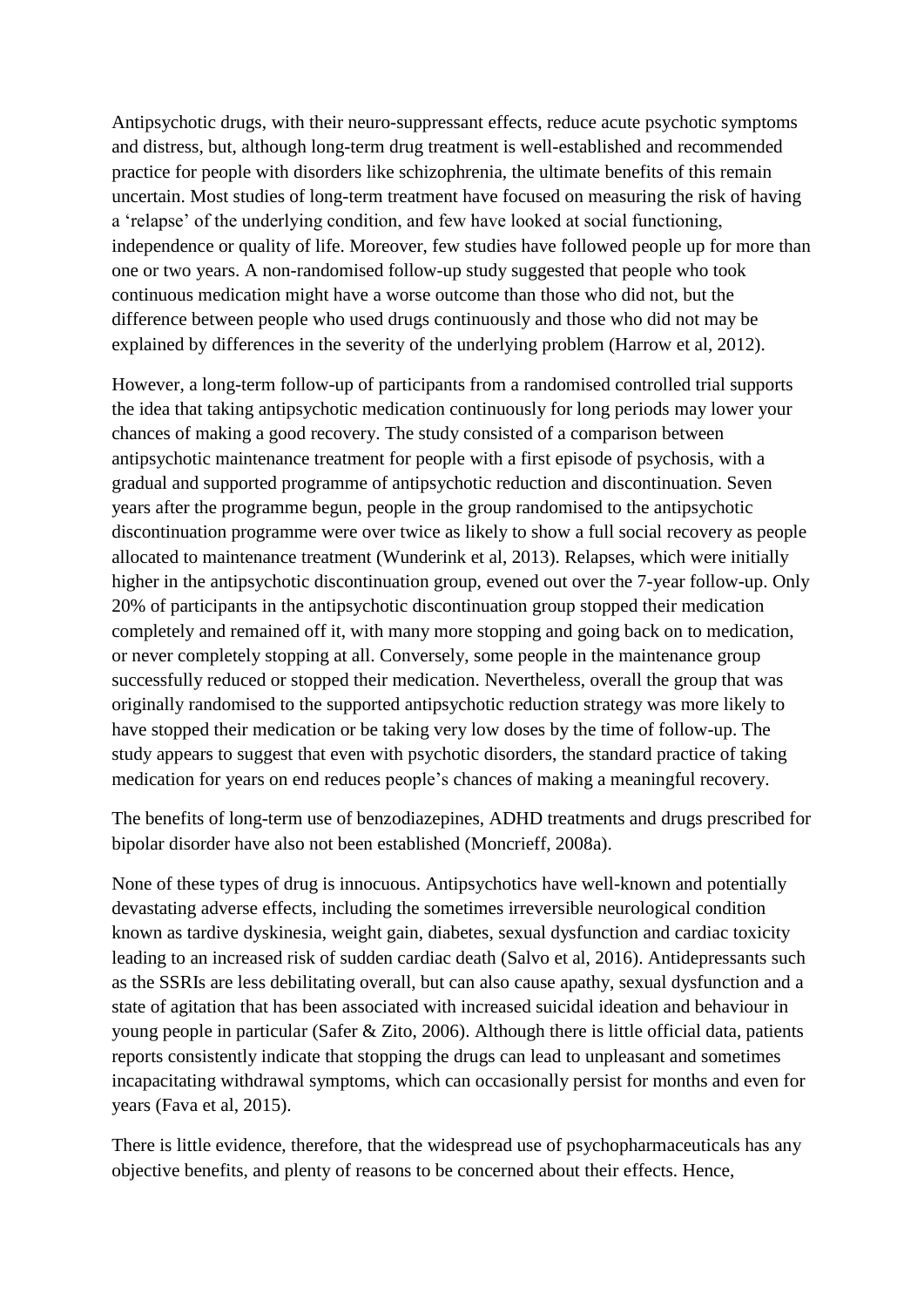explanations for their popularity must lie outside the scientific arena. Looking at the history of humankind's relationship with mind-altering substances of all sorts helps to put the current situation in context, and points to some universal drivers of this activity.

# **History of psychoactive drug use**

Psychoactive drugs have been a part of life in most societies and communities throughout history. They have been used for pleasure, to dull physical and emotional pain, to increase concentration and endurance and to induce states of religious ecstasy (DeGrandpre, 2006). Up until the late  $19<sup>th</sup>$  century, there were no restrictions on the sale and availability of any sort of substance (except for price) and you could buy opium and cocaine-containing preparations from the corner shop, along with your groceries.

For centuries prior to our own time, medicinal and 'recreational' use of psychoactive substances was not clearly differentiated. In a world where medical fees were beyond the means of most ordinary people, long before the formation of the NHS and other socialised forms of health care, people treated themselves as far as they could, using the drugs that were available to them. The intoxication produced by alcohol, for example, was used for its anaesthetic effects, as well as for pleasure. Opiates (opium, morphine and heroin), which effectively deaden physical pain and emotional anguish, were widely used to dull the physical and emotional strains of the labouring classes during the industrial revolution. Many substances were sold as 'tonics' which were advertised as promoting both physical health and mental wellbeing.

The use of psychoactive substances only came to be viewed as a social problem under particular social and economic conditions. In the medieval world, the peasants could get as drunk as they liked, and no one suffered much but themselves. When wage labour and factory labour became the norm, it suddenly mattered if labourers were intoxicated and less productive than they might be. Life in emerging industrial Britain was also more than conducive to heavy drinking and drug use. Dislocated from home and family, working 12 hours a day (or more) for seven days a week, alcohol and drugs provided the worker with a quick and easily accessible escape, maybe the only one he or she could hope for.

The controls that were placed on the use of mind altering substances from the beginning of the  $20<sup>th</sup>$  century could not stamp it out, however. Prohibition of alcohol in the United States was a resounding failure, and although the availability of opium was restricted, the pharmaceutical industry started to produce a new array of mind-altering chemicals. As options for self-prescribing became more limited, the use of mind-altering drugs came increasingly under the control of medical practitioners. Women in particular, less inclined to drown their sorrows in drink than men, started to go to the doctor to obtain a chemical salve for difficult and unfulfilling lives. As medical practitioners started to control the availability of such substances, the problems for which these drugs were used were transformed into medical problems. As this occurred the nature of the drugs and their mind-altering properties became obscure, and the reasons why people were using them were concealed beneath a medical mythology.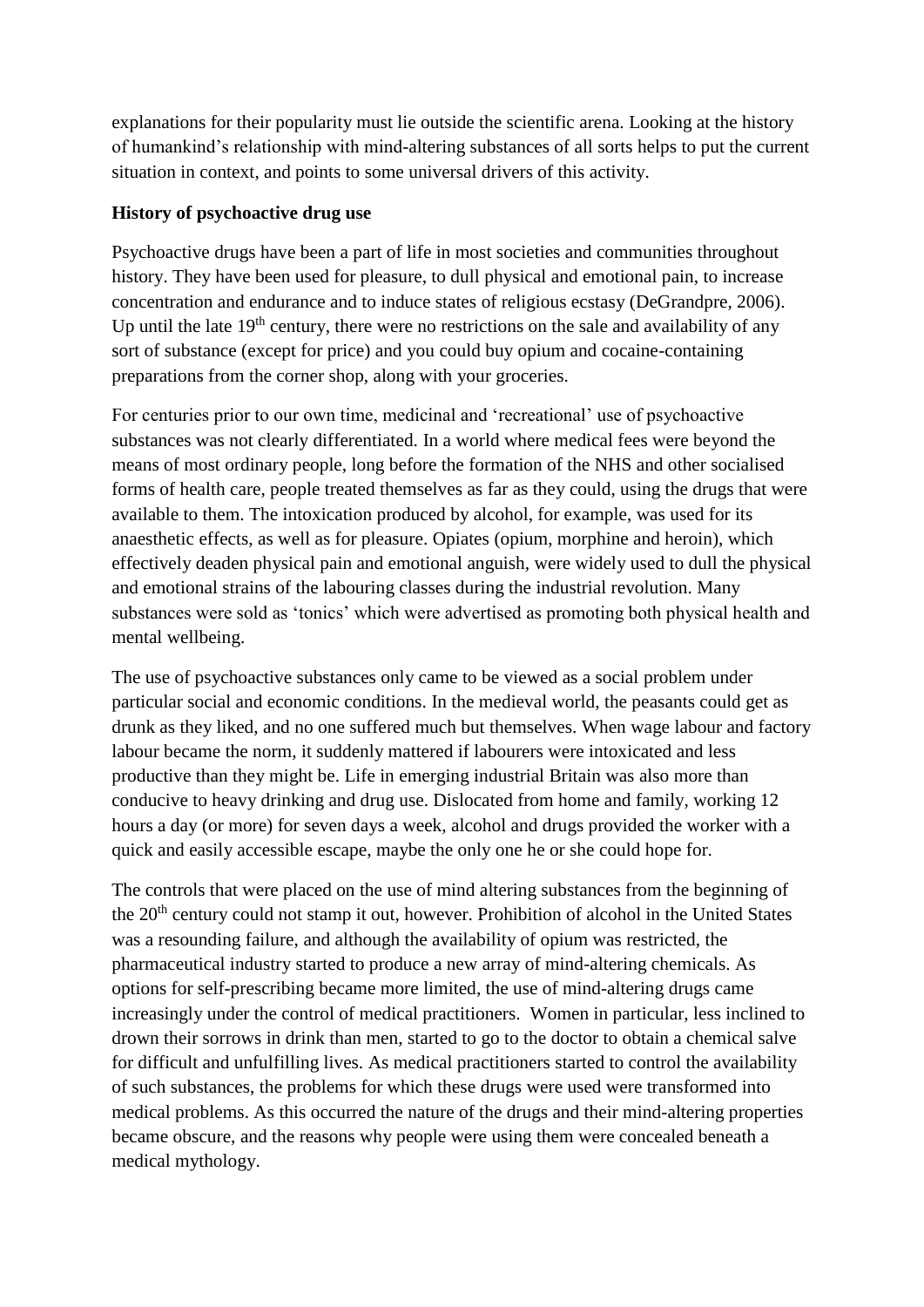# **The problematisation of drug use**

In medieval and Tudor England, heavy drinking was an accepted part of rural life. Weak beer was consumed instead of water by all the family on a daily basis, but festivals and holidays, of which there were many, were occasions for drinking to inebriation. Drunkenness was not regarded as problematic in pre-industrial society, and the country people were left to drink as they pleased.

It was in the  $18<sup>th</sup>$  century, when the increasing urban population took to drinking gin in large quantities, that concern about alcohol use emerged. Hogarth's famous engraving, Gin Lane, indicates the moral outrage that had started to form around the drinking habits of the poor.

Freed from the customs and obligations of rural life and displaced into the exploitative environment of early capitalist cities, the nascent working class turned to the instant oblivion provided by the newly imported, super-strength liquor, gin. Gin was blamed for rocketing rates of crime, prostitution and debt, and the upper classes lived in fear of a breakdown of law and order, as well as bemoaning the decline in the nation's productivity. The Gin Acts of the 18<sup>th</sup> century were the first legislative attempts to control the people's use of mind-altering chemicals (Gately, 2008).

A similar same story played out with opium, which was widely used by all classes during the 19<sup>th</sup> century. The medicinal and recreational qualities of opiate drugs are particularly difficult to disentangle, and addiction to opium was likely common among working people who used it either to alleviate the pain of physical ailments, to relieve emotional strain or for enjoyment. Cocaine in various preparations was also widely available and vigorously promoted in the 19<sup>th</sup> century. Vin Mariani, a popular patient medicine developed in 1863, was one of a number of cocaine containing preparations on the market in Europe and the United States. It was made from a mixture of Bordeaux wine and coca leaves, the ethanol in the wine extracting the cocaine from the coca leaves. It was endorsed by Pope Leo XIII, who awarded it a Vatican gold medal, and appeared on advertisements which claimed the drink restored 'health, energy, strength and vitality' (Wikipaedia, 2015). The performance enhancing properties of cocaine were widely recognised, and used to promote another cocainecontaining preparation, Coca-Cola.

Through the course of the  $19<sup>th</sup>$  century concerns mounted about working class opium use. The accidental poisoning of children with opium or laudanum (a combination of opium and alcohol) fuelled public health campaigns against the drug in Britain (Berridge, 1977). These coincided with rising opposition to the British opium trade with China. The United States banned the importation of opium for smoking from 1909 with the passing of the Opium Exclusion Act and in 1912 the first of a series of international treaties obliged signatories to restrict importation of opium to medicinal preparations. In the United Kingdom drugs were blamed for the dissipation of soldiers during the first world war, and use of opium, cocaine and marijuana was made illegal by the Defence of the Realm Act 1916, which was later extended into peacetime as the Dangerous Drugs Act, 1920 (Berridge, 1977; Cockburn & St Claire, 1998).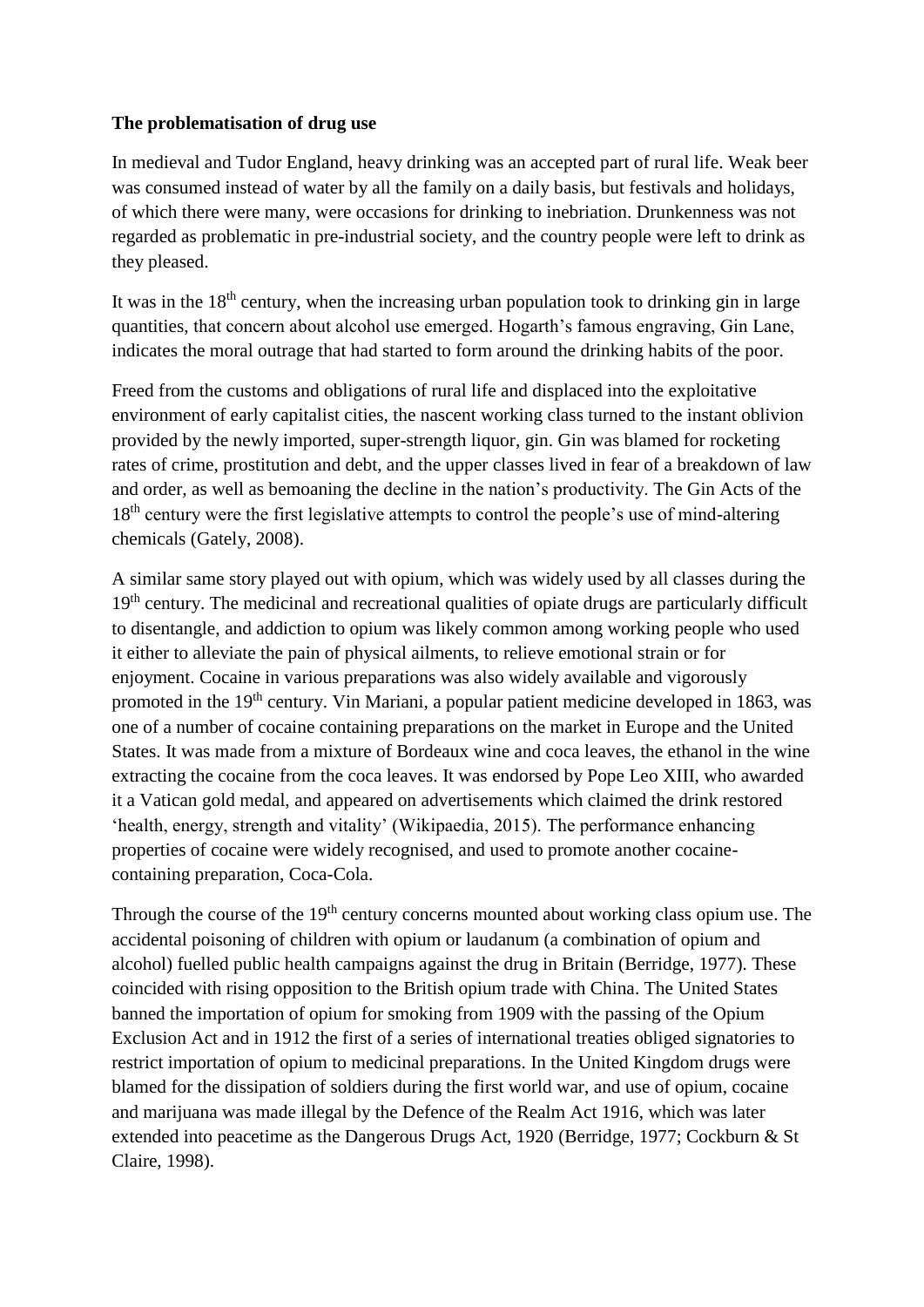The puritanical movement against the use of mind-altering substances culminated in national prohibition of the liquor trade in the United States, which came into effect in 1920 and lasted 13 years. Prohibition is widely acknowledged as a piece of class legislation, stimulated by concerns over working class drinking habits. It was the result of a concerted campaign by the Anti-Saloon League and its aims were never to abolish the consumption of alcohol entirely, but to shut down the saloon. Possession and consumption of alcohol were not prohibited, only its commercial trade, and those with the foresight and the resources were free to drink alcohol they had stored before prohibition came into force. When the Great Depression hit, and the masses needed pacifying, prohibition was finally repealed (Burnham, 1968).

# **Psychoactive drug use in the 20th century**

As avenues for self-initiated use of psychoactive substances closed down, the medical profession and the pharmaceutical industry stepped into the breach. Small-scale chemists and pharmaceutical companies started to increase the scale of their development activities, production and marketing in the early  $20<sup>th</sup>$  century, transforming into the large-scale modern industry we recognise today (Liebenau, 1987).

Barbiturate drugs first became available in 1903, and although they revolutionised anaesthesia and the treatment of epilepsy, they were most widely prescribed for anxiety and insomnia. Amphetamines, available as tablets from 1937, were prescribed for the treatment of mild depression or 'neurosis'. They were issued to pilots during world war II, and soon started to be used as diet pills (Rasmussen, 2006).

In the mid  $20<sup>th</sup>$  century use of prescription stimulants and sedatives was rife. In 1955, the quantity of barbiturates being used in the USA was sufficient for the treatment of 10 million people on a continuous basis for a whole year, representing 6% of the population of the time, or 8.6% of the adult population (Glatt, 1962). Miltown, a barbiturate-like drug launched in the United States in 1955, was one of the first individual block-buster drugs. At the height of its popularity, apparently, demand for the drug was so high that pharmacies frequently ran out of supplies, hanging signs on their doors saying 'Out of Miltown', 'More Miltown tomorrow' (cited in Metzl, 2003). It was marketed for everything and everyone. Advertisements recommend it for 'the tense nervous patient,' 'the agitated senile patient,' 'the problem child,' 'the alcoholic' (Wallace Laboratories, 1964) and suggest that with the use of Miltown, 'pregnancy can be made a happier experience' (Wallace Laboratories, undated).

By the 1960s, amphetamines and other stimulants (e.g. Ritalin) were also in high demand. In the UK, a survey conducted in 1960 found that the quantities of amphetamine being prescribed were enough to supply 1% of the whole population with twice daily doses on a long-term basis. Eighty five per cent of prescriptions were issued to women, mostly those between the ages of 36 and 45. A third of prescriptions were issued for weight loss, a third for depression or anxiety and a third for a medley of vague complaints including tiredness, pain and psychosomatic complaints (Kiloh & Branden, 1962). By 1971, 5% of the total US population were being prescribed amphetamines (Rasmussen, 2008).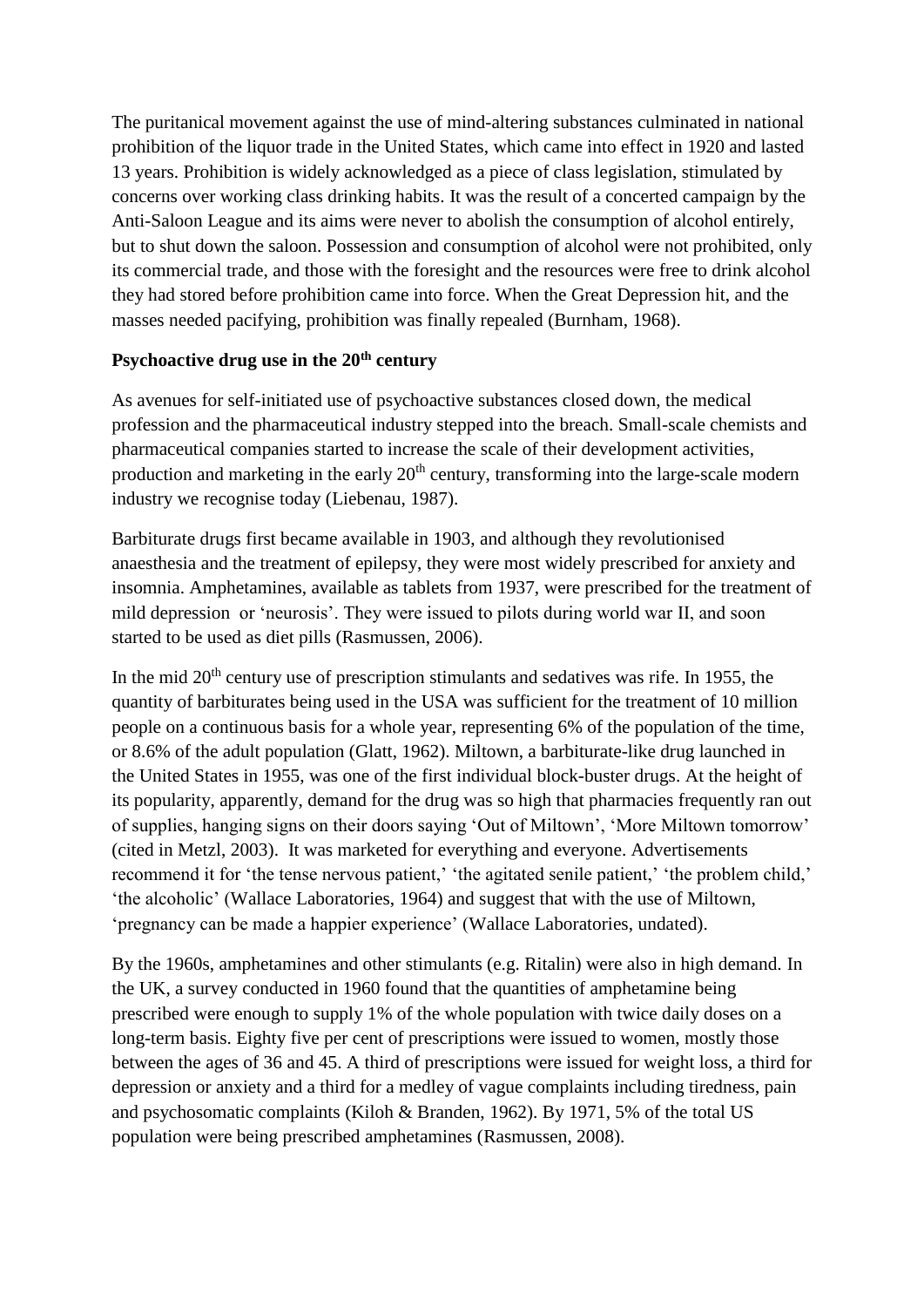Benzodiazepines were introduced in the early 1960s, and soon became popular as a safer alternative to barbiturates (they are less dangerous in overdose than the highly toxic barbiturates). By the 1970s, benzodiazepines were being used regularly by 8% of the UK population, with 14% using them at least once a year (Balter et al, 1974). Again they were prescribed for a wide range of vague complaints including 'nerves' and unexplained physical symptoms (Lader 1978).

# **Drug advertising**

The massive advertising campaigns that promoted these drugs played on the psychological insecurities of their age, and were mostly targeted at women. Advertisements for amphetamine paraded images of stylish, well-dressed women, suggesting the state that women should aspire to. 'Stay fit and slim' calls a 1940 advertisement, featuring the picture of an attractive young woman (Amphetamine advertisement, 1940). Ritalin 'helps relieve chronic fatigue and apathy quickly,' claims another, featuring a picture of a tired looking woman with a vacuum cleaner, who will presumably soon be vigorously vacuuming her house with the help of Ritalin's ability to restore 'alertness, enthusiasm and drive' (Ciba, 1970).

Barbiturates, Miltown and the benzodiazepines were promoted as alleviating the burdens of the post-war housewife. A 1960s advertisement for Miltown announces it's usefulness for 'battered parent syndrome,' for women who are 'physically and emotionally over-worked, over-wrought and ...overwhelmed' (Wallace Laboratories, 1967). Tranquilisers, as they became known, were a means of managing the cultural anxieties of a world in which gender roles were changing dramatically (Metzl, 2003). During the second world war, women had joined the workforce and played a full role in public life, but in the 1950s, they were increasingly encouraged to retreat to the private sphere. The contradictions and frustrations of this situation were transformed into the pathology of individual women. The advertisement for 'battered parent syndrome' goes on:

'What went wrong. Is parenthood something other than the rosy fulfilment pictured by the women's magazines? Is anxiety and tension fast becoming the occupational disease of the homemaker?

Some say it is unrealistic to educate a woman and then expect her to be content with the Cub Scouts as an intellectual outlet.

Or to grant that she is socially, politically and culturally equal, while continuing to demand domestic and biological subservience.

Or to expect her to shoulder the guilt-burden of this child-centred age without unravelling around the emotional edges.

Or to compete with her husband's job for his time and involvement.

But whatever the causes, the consequences- anxiety, tension, insomnia, functional disordersfill waiting rooms. Sometimes it helps to add Miltown to her treatment- to help her relax both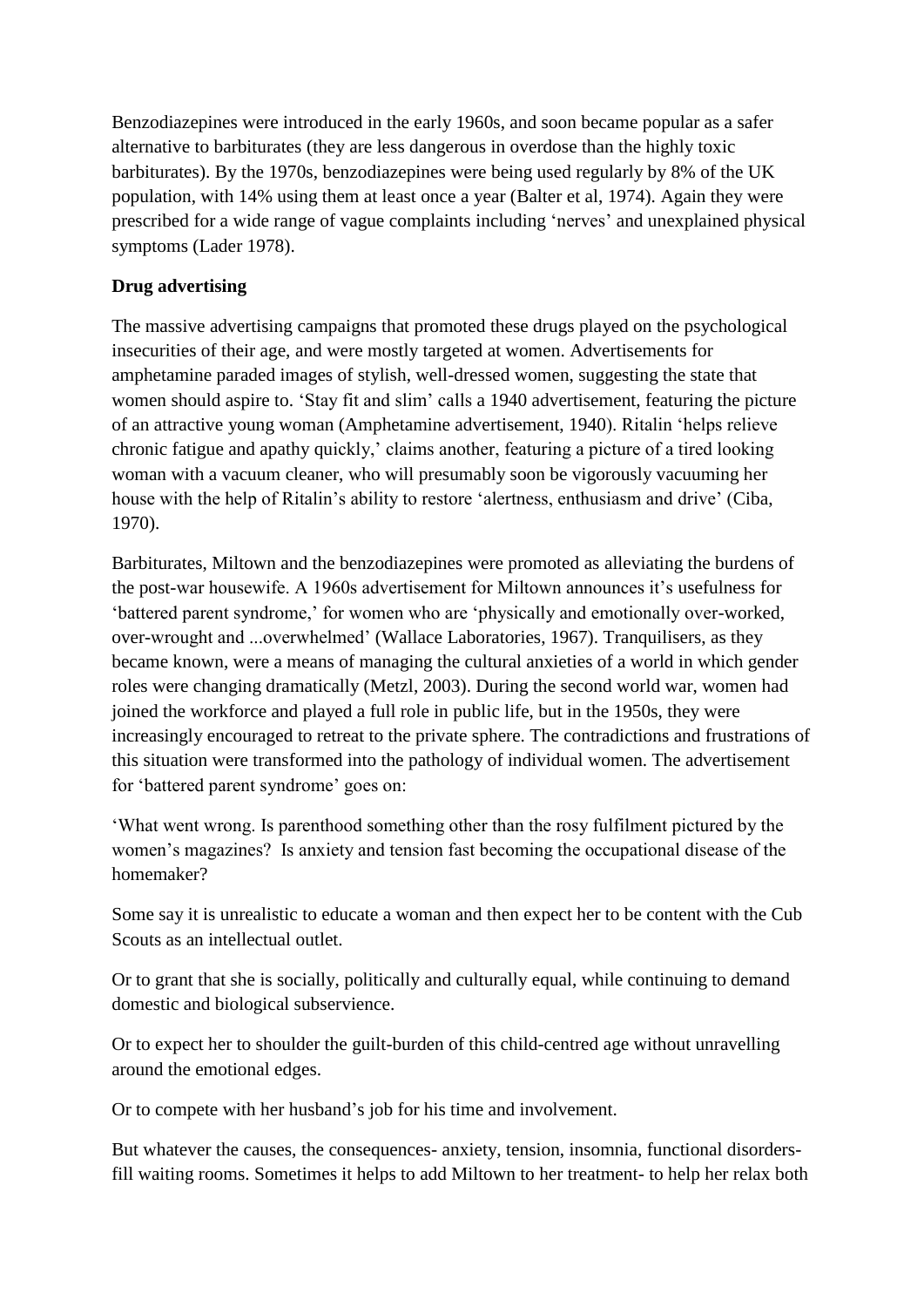emotional and muscular tension. It's no substitute for a week in Bermuda, or for emotional readjustment. But it will often make the latter easier for her, as well as for the physician' (Wallace Laboratories, 1967).

Advertisements for benzodiazepines continued the themes of frustration and inadequacy. Some persuaded doctors that unmarried women or men, or men dominated by women, were good candidates for Valium. An advertisement for the benzodiazepine oxezapam, featuring a young woman surrounding by brushes and cleaning equipment, suggests to the doctor that 'you can't set her free, but you can make her less anxious' (Wyeth Laboratories, 1967).

Feminist writer, Betty Friedan, coined the term the "Problem That Has No Name" for this mid-20th century female angst in her famous book, *The Female Mystique*:

"The problem lay buried, unspoken, for many years in the minds of American women. It was a strange stirring, a sense of dissatisfaction, a yearning [that is, a longing] that women suffered in the middle of the 20th century in the United States. Each suburban [house]wife struggled with it alone. As she made the beds, shopped for groceries ... she was afraid to ask even of herself the silent question — 'Is this all?" (Friedan, 1963, P 15)

Rock band, *The Rolling Stones*, also captured the idea of prescription drugs as the panacea for the stifled housewife in their famous song *Mother's Little Helper*, purportedly written about Valium.

## **The recreational drug scene**

From the 1950s onwards, the prescription of mind-altering drugs for mental health problems was paralleled by the rise of the recreational drug scene. Initially the drugs consumed recreationally were mostly diverted from medical sources. Amphetamine, barbiturates, and the famous mixture of the two, Drinamyl (purple hearts), were the party drugs of the 1950s, 60s and 70s. As late as the 1970s, the majority of illicitly consumed substances were of pharmaceutical origin. In 1972, 80-90% of the stimulants sold on the street in the US were products of pharmaceutical firms (Graham, 1972). Imported cannabis, cocaine and heroin were also widely used for recreational purposes, and after stricter controls were placed on the manufacture of amphetamine, the drug started to be manufactured illicitly in large quantities. Nevertheless, the origins of the recreational drug scene lie in the diversion of drugs prescribed by medical practitioners. The mass prescription of mind-altering drugs also helped to established the appeal of changing one's mental state. In 1970, US senator Thomas Dodd complained that it was the pharmaceutical industry's 'multihundred million dollar advertising budgets, frequently the most costly ingredient in the price of a pill, have pill by pill, led, coaxed and seduced post world war 2 generations into the "freaked out" drug culture plaguing the nation' (Graham, 1972).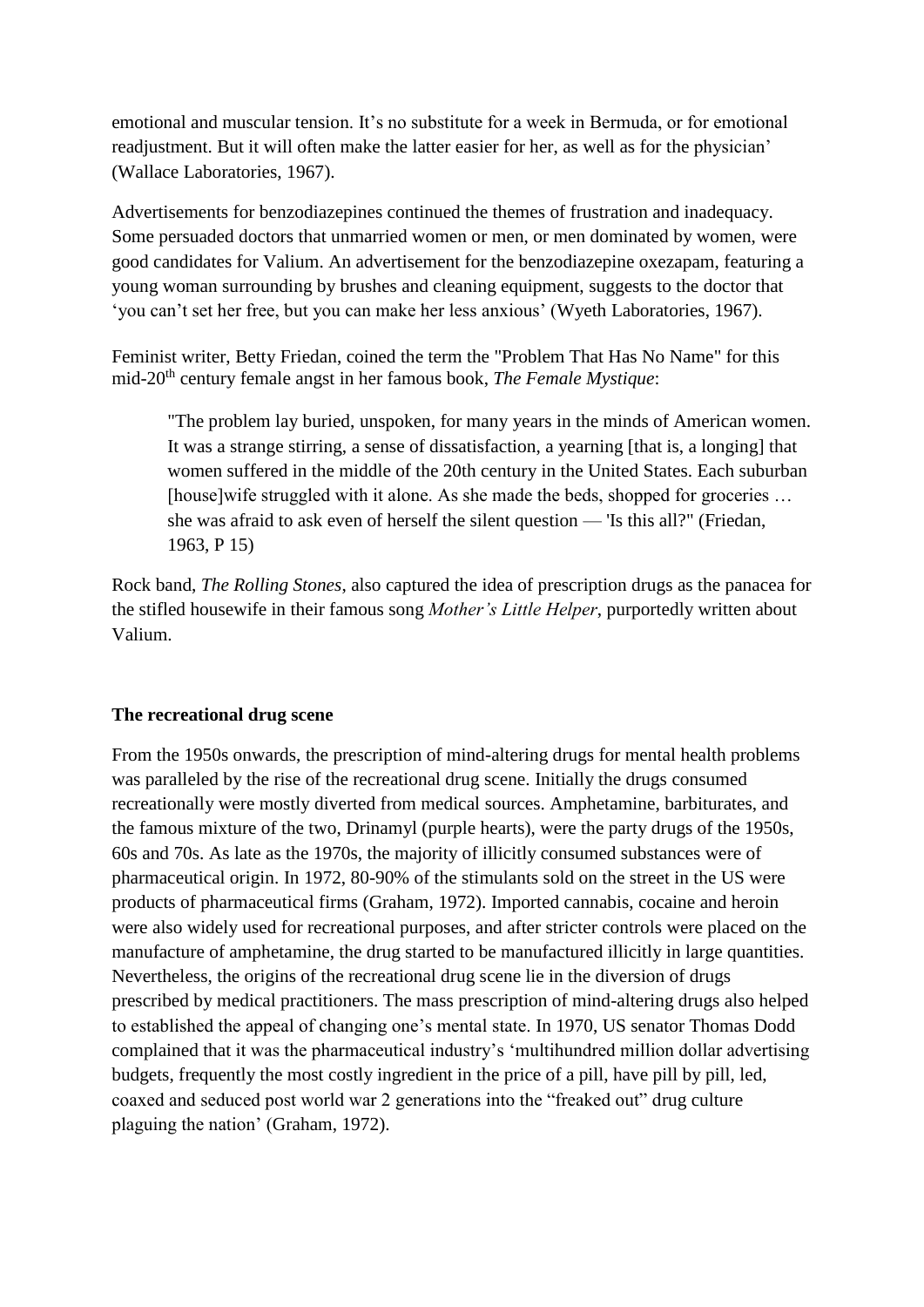As drug use became increasingly associated with pleasure and expanding consciousness, rather than relieving distress, it became a symbol of rebellion. By the late 1960s, illicit drug use was strongly associated with the counter-culture- the hippy movement, the anti-Vietnam war protests, the 1968 student uprisings etc. Drug use was part of the revolution against conservative mores and culture and against the regimented system of capitalist production and its associated war machine. Later in the 1970s and 80s, illicit drug use, particularly of heroin and later crack cocaine, was associated with the urban underclass created by the worldwide recession, and the neoliberal economic policies enacted by Thatcher, Reagan and other world leaders.

In the early 1970s legislation was passed in the US and UK that attempted to put the genie back in the bottle. Amphetamines, along with other drugs like LSD and cannabis, became prohibited substances. Legitimate medical uses of amphetamines were restricted to narcolepsy and ADHD, production quotas were applied and prescriptions and diversion plummeted. Use of illicitly manufactured substances or imported drugs like heroin and cocaine rose to fill the gap (Rasmussen, 2008). Meanwhile prescriptions for benzodiazepines, not yet identified as 'demons,' continued to rise (Lader, 1991).

# **The professional reaction**

The emerging drug scene presented a challenge to psychiatrists, whose drugs consisted entirely of psychoactive substances. To preserve the specialist aura of prescribing, and to avoid being seen as drug peddlers, the profession needed to distant itself from recreational drug use and present its practice as commensurate with the increasingly sophisticated use of drugs in other parts of medicine.

Up to and including the 1950s, the drugs administered to people with mental health problems, were understood to work through the characteristic mental and physical alterations they produced, in what I have called a 'drug-centred' model of drug action (Moncrieff, 2008a). The sedatives administered to the most turbulent psychotic patients were regarded as chemical restraints that had no effect on the underlying problem. The stimulants prescribed for the depressed housewife were marketed as 'pep' pills, much as cocaine had been advertised a century earlier. After the 1950s, however, a new understanding of drug treatment developed; the 'disease-centred' model of drug action. This new model, which persists to the present-day, portrays drug treatments as working by rectifying a putative underlying chemical or physiological abnormality in the brain. This alleged abnormality, or disease, is assumed to produce the mental and behavioural symptoms of a particular disorder. Hence drug treatments, according to this model, target the hypothetical biological origins of the symptoms of mental disorders.

In the 1950s, while the drug-centred model still predominated, psychiatrists took an interest in the nature of the mental and behavioural alterations their drugs produced. They provided detailed descriptions of the effects that early antipsychotics like chlorpromazine had on patients and volunteers, including their junior colleagues (Moncrieff, 2013). They compared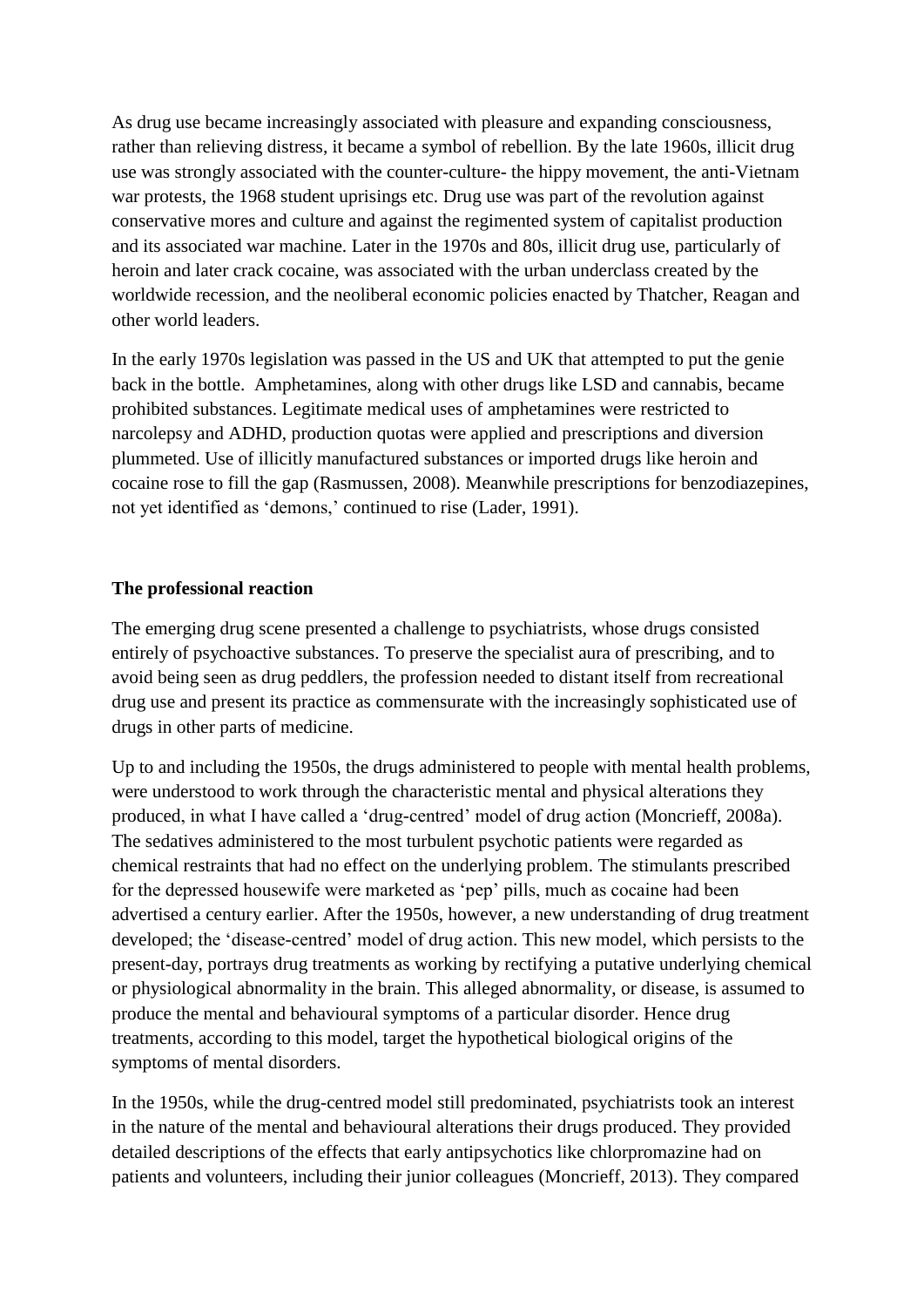and contrasted the drug-induced states produced by chlorpromazine and barbiturates. Similarly, the stimulant-like properties of early antidepressants were clearly documented in contemporary accounts (Crane, 1956). Over the course of the next two decades these observations drop out of the literature, and there is an increasing silence as to the psychoactive nature of drugs used in psychiatry. By the 1990s, it ceases to occur to anyone that understanding the alterations produced by the new SSRI antidepressants or the atypical antipsychotics is important, even despite the fact that they were both promoted as having fewer adverse effects and being more 'tolerable' than their predecessors.

The 'disease-centred' model emerged alongside the illicit drug scene and enabled psychiatrists to present their treatments as specific, illness-targeting treatments, just like the drugs that were used in general medicine. By presenting psychiatric drugs as targeting underlying abnormalities, the disease-centred model helped to repackage the use of psychoactive substances as a bona fide medical treatment, quite distinct from the use of drugs in other contexts.

From the 1960s it became particularly important to distinguish newly introduced psychiatric drugs from amphetamines, since the ubiquitous use of the latter was causing increasing concern. The stimulant effects of early 'antidepressant' drugs started to be played down (Moncrieff, 2008b). Discussants at a conference held in 1962 were keen to stress how the new 'antidepressants' were 'much more specific' than stimulants (Goldman, 1966). The concept of an 'antidepressant' helped cement the medicalisation of psychoactive drug use by defining the new drugs by their proposed effects on the presumed biological mechanism of depression, rather than their pharmacological properties.

The disease-centred model was undermined, however, by the continued prolific use of benzodiazepines. By the 1980s it was clear that however much they might be trumpeted as a specific treatment for anxiety, they were being used for their tranquilising properties, prescribed to many people, especially women, in order to numb the difficulties of daily life. Moreover, despite official guidelines stating that 'the true addictive potential of benzodiazepines is low' (Committee on the Review of Medicines, 1980), evidence was accumulating to indicate that benzodiazepines were just as addictive as barbiturates or opiates. Estimates suggested a quarter of a million people might have become unknowingly addicted to medically prescribed benzodiazepines in the UK alone by the 1980s (BBC*,* 1983, cited in Gabe & Bury, 1991*)*. What came to be seen as the 'tranquiliser problem' was widely covered in the media, with high profile programmes such as *That's Life* and *Brass Tacks* dedicating several episodes to the issue (Gabe & Bury, 1991).

On top of the medical addicts, short-acting benzodiazepines like temezapam rapidly became popular among problem drug users, especially people who used or were addicted to opiates. It became clear that withdrawal from benzodiazepines was just as difficult, and physically more hazardous, than withdrawal from heroin. Benzodiazepine dependence became one of the most common indications for admission to drug detoxification and rehabilitation services by the 1990s.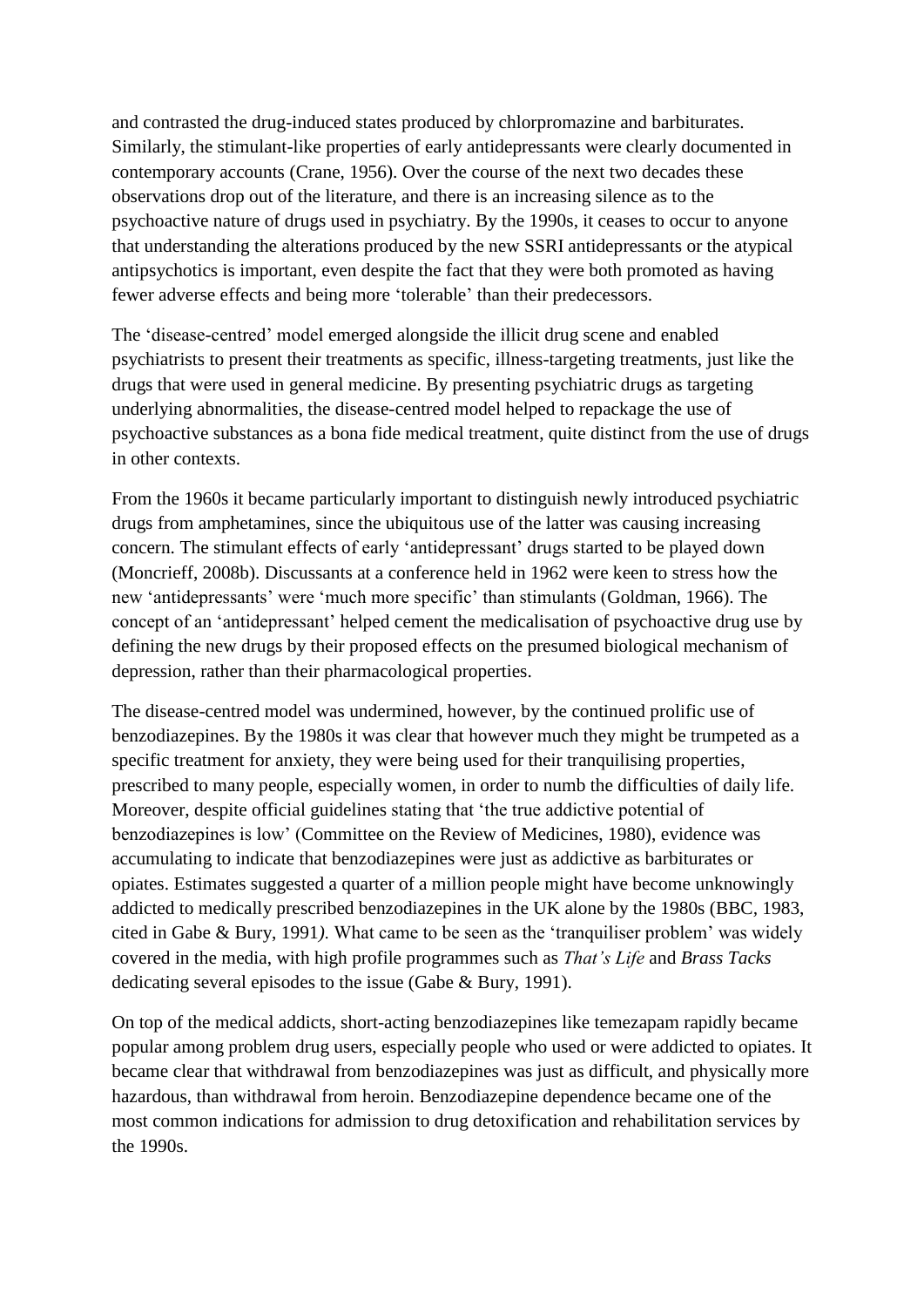## **The chemical imbalance**

The scandal over dependence and over-prescribing that erupted in the late 1980s forced the pharmaceutical industry to commit itself wholeheartedly to the disease-centred model for marketing its new drugs. Formerly, drugs were marketed in various ways. Some advertisements presented drugs like antipsychotics as disease-specific treatments, but others continued to emphasise the tranquilising properties of drugs like the benzodiazepines. In contrast, the 1990s blockbuster 'antidepressants' such as Prozac and Paxil were advertised not for their mind-altering qualities, but for their ability to reverse an underlying chemical imbalance. In this situation it became as important to market the disease as the drug, and companies funded 'disease awareness' campaigns to encourage people to think of themselves as 'depressed' (Breggin & Breggin, 1995).

The chemical imbalance has since become the ubiquitous justification for the prescription of mind-altering substances. Despite the fact that it has long been accepted as false, or at least unproven, the idea continues to be cited as the basis for the action of drugs in depression, bipolar disorder and adult ADHD on company websites and advertisements. Pharmaceutical marketing has been extremely effective in creating a new reality, bearing witness to Mary Boyle's suggestion that if you say something enough times, it will become accepted as truth (Boyle, 2002). The message has been so successfully diffused throughout society that most members of the general public have been convinced that chemical abnormalities have been established in depression and that these abnormalities are corrected by antidepressants. An audience of university lecturers and professors whom I spoke to recently were quite astounded to find out that this is not, in fact, the case.

The language may have changed, but the motives remain the same. The target market has changed little too. Users of the new prescription drugs are still predominantly middle aged women, although increasing numbers of younger people and men have joined them (Lewer et al, 2015). In many countries, even treatments for adult ADHD are predominantly prescribed to women (Simon et al, 2009). In view of the fact that boys outnumber girls in childhood diagnoses by 3 to1, and adult ADHD is supposed to be a continuation of the childhood condition, this is a curious pattern. It suggests that far from treating a specific condition, drugs prescribed for ADHD, along with antidepressants, new anti-anxiety agents and treatments for bipolar disorder, are finding their way into that longstanding niche for the treatment of manufactured female inadequacy and discontent. Advertisements still feature pictures of the anxious-looking women they are trying to appeal to (Edwards, 2010), and others parade images of domestic female contentment, represented by happy-looking women with children or women serving food to their male partners (Eli Lilly, 2016).

## **The pros and cons of transcendence**

Attitudes to the use of mind-altering drugs have changed profoundly over the last half century. First the recreational drug scene arrived, in which the use of mind-altering drugs became a subversive and rebellious activity. Second, the benzodiazepine crisis revealed the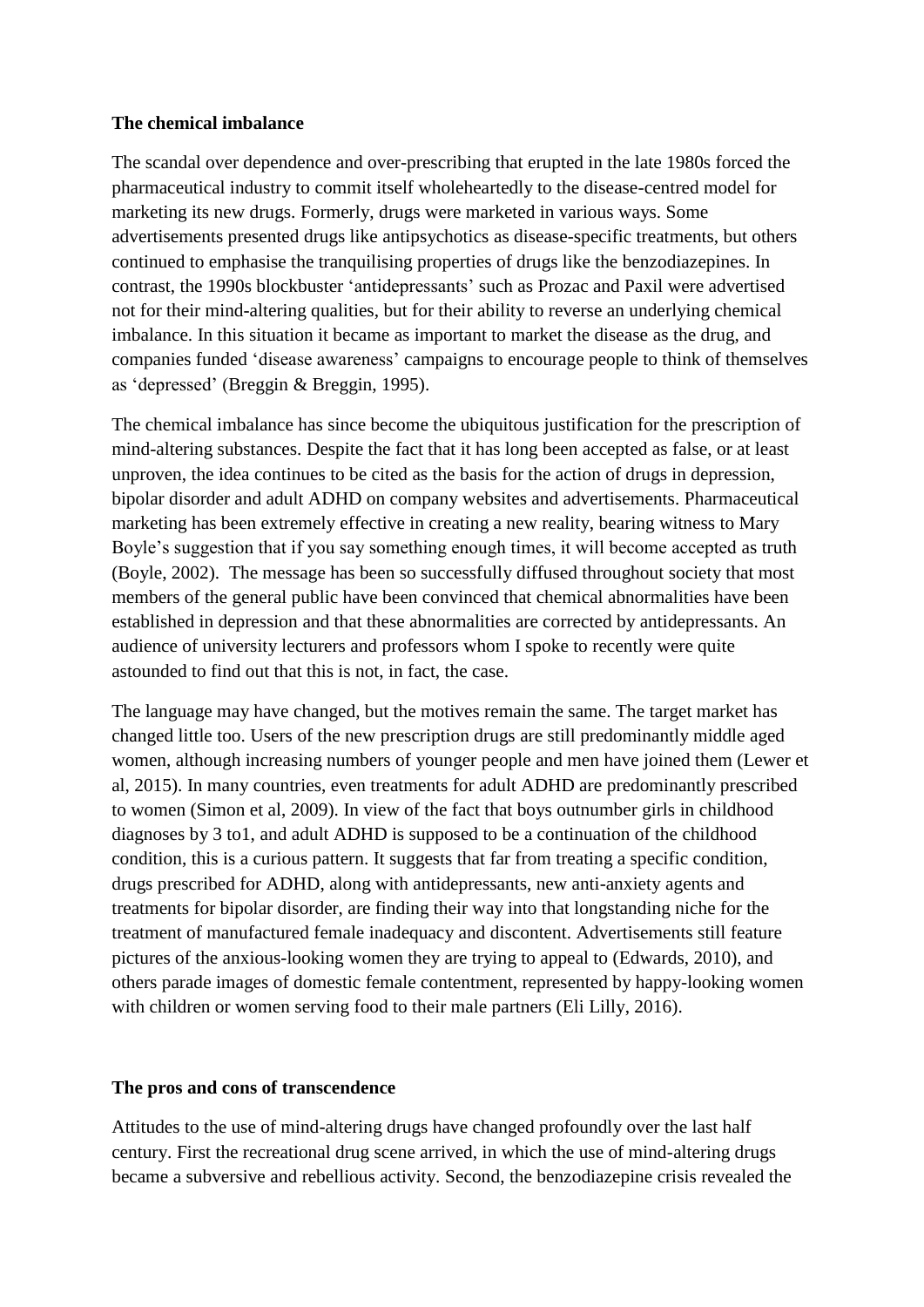extent to which medically prescribed substances were also being used to transport people away from a mundane or depressing reality. By the 1980s, the mass drugging of poor and unhappy women was no longer socially acceptable.

Since that time, the new versions of opium and Valium come packaged not with the idea of temporary transcendence, but with the idea that the user is biochemically flawed, and in need of a chemical fix. We are inherently defective, and our destiny and salvation is in the form of a pill.

This idea enables the mass drugging of the population to continue, and indeed to expand. It is this idea that enables powerful psychoactive drugs to be used as a treatment for troublesome behaviour in children, for example, which would otherwise no longer be acceptable. The idea that drugs are specific and targeted treatments for underlying disorders such as ADHD, depression or bipolar disorder provides the justification for the epidemic use of stimulants, antidepressants and antipsychotics in children that is sweeping the United States and creeping into Europe (Boseley, 2015).

The pharmaceutical industry knows that what constitutes a medical indication for psychoactive drug use is infinitely malleable, and that this malleability can be used to capitalise on the ancient human desire to alter one's mental state. Large swathes of the population can be persuaded to view themselves as needing drug treatment for anxiety, depression, bipolar or whatever is the flavour of the decade (Healy, 2004). Just as governments of the mid 20<sup>th</sup> century tolerated the widespread use of barbiturates and amphetamines, governments of the  $21<sup>st</sup>$  century have shown no concern about the rapidly rising use of antidepressants, antipsychotics and medically prescribed stimulants. Although packaged as sophisticated disease-targeting interventions, they fulfil the same role that the widespread use of opium and cocaine-containing 'tinctures' did in the 19<sup>th</sup> century. They provide the promise of a quick fix, and a mind-altering experience that temporarily removes the user from unwelcome thoughts and circumstances.

The impulse for chemical transcendence is a deeply ingrained and long-standing human impulse, and one that is not necessarily harmful. When it is presented as something else, however, the natural controls that most human beings can exercise over this impulse may be over-ridden. If we are told by a doctor that a drug will simply restore us to some imagined state of biochemical normality, its spell-binding effects will be reinforced by a lack of awareness of the nature of what we are taking. Our instincts that chemical oblivion should be restricted to a few hours, and that being permanently under the influence of mind-altering substances is not a good idea, will be suppressed. We are not likely to identify or monitor how the substance changes our ordinary thinking and behaviour, and our interactions with the world around us.

The idea that we are chemically flawed is superficially attractive, but profoundly disempowering. In the short-term it may provide comfort by locating the source of unwanted feelings and responsibility for failure in our biology, but it also suggest that improvements and solutions are beyond our capability. Only with expert medical intervention and lifelong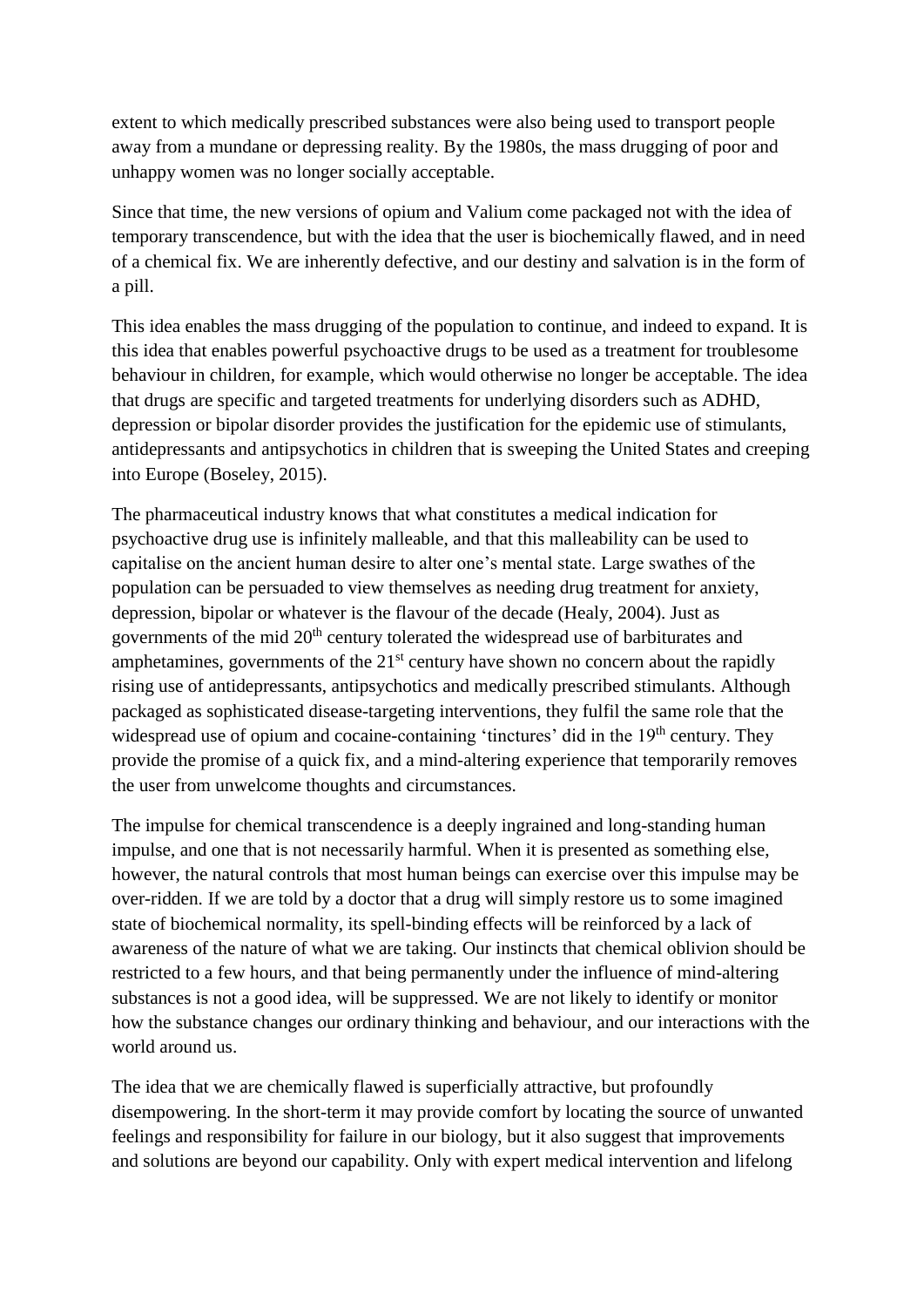dependence on chemicals is it possible to ameliorate the disabling defects of a faulty brain. People who are fed this message are left in a highly vulnerable state. Once started on medication, many become terrified of ever coming off it, and never have the opportunity to develop confidence in their own abilities to manage difficult situations and emotions.

Only if we unmask psychopharmaceuticals, can we start to develop a more sensible relationship with them. Using drugs to alleviate emotional pain is not wrong, but it is fraught with difficulties. As well as the bodily aberrations they produce, drugs which affect brain functioning change the way we think and behave and relate to the world. Moreover, these changes are often difficult to appreciate while under the drug's influence. In order to understand and minimise the potential damage that drugs can wreak, and to harness their effects for the good they can sometimes achieve, we need to explode the myth that the drugs prescribed for mental disorders work by correcting an underlying abnormality. We need to recognise the real nature and purpose of these drugs, and acknowledge their lineage within the many 'opiums' of previous eras.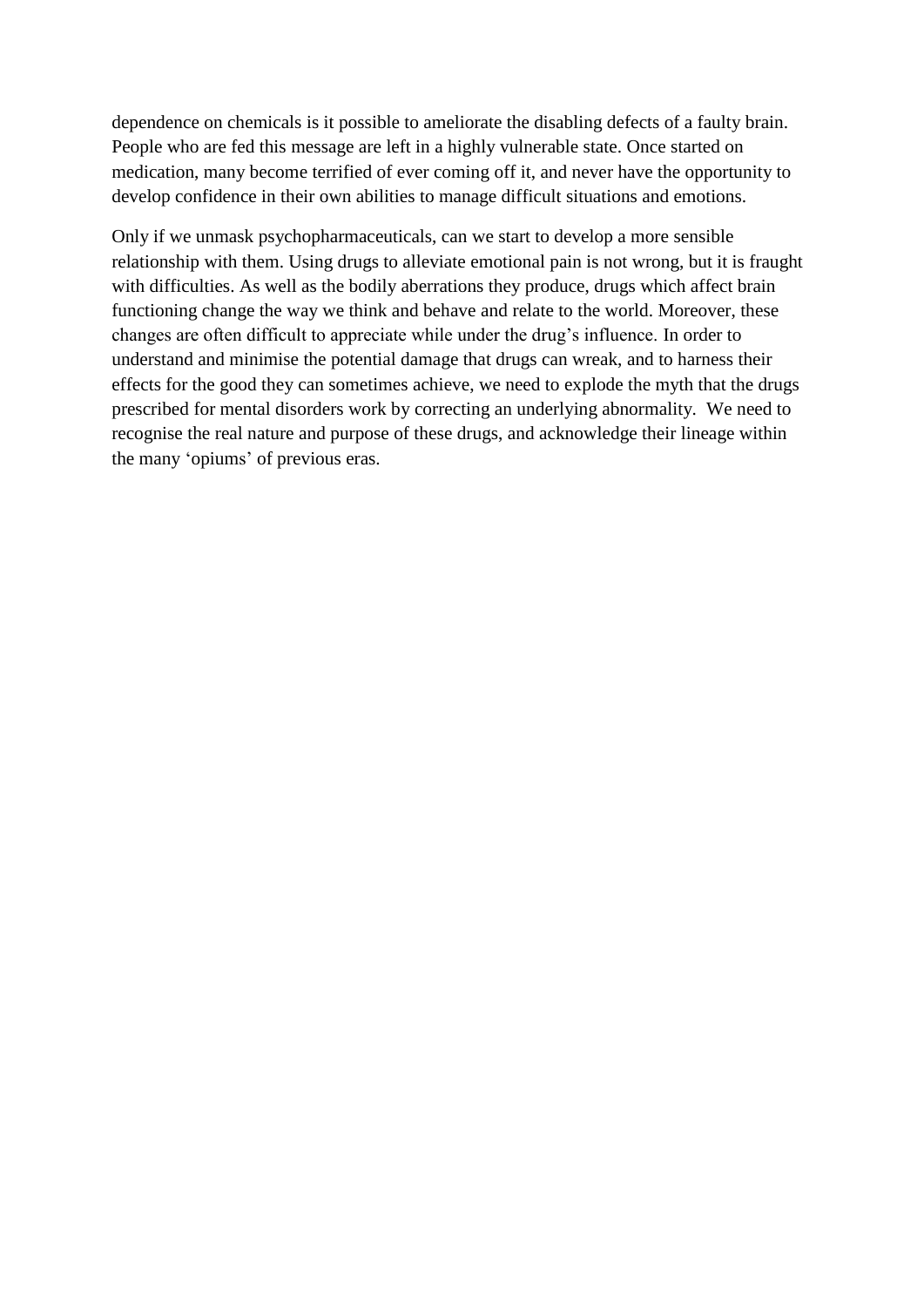| <b>Type of drug</b>               | Psychoactive effects*                        |
|-----------------------------------|----------------------------------------------|
|                                   |                                              |
| Antipsychotics                    | Sedation, subjective and objective cognitive |
|                                   | slowing or impairment, emotional blunting/   |
|                                   | indifference, reduced libido, demotivation,  |
|                                   | dysphoria (Healy and Farquhar                |
|                                   | 1998; McClelland et al. 1990; Moncrieff,     |
|                                   | Cohen, & Mason 2009)                         |
| Tricyclic antidepressants         | Sedation, cognitive impairment, dysphoria    |
|                                   | (Dumont et al. 2005; Herrmann and            |
|                                   | McDonald 1978)                               |
| SSRIs and related antidepressants | Drowsiness, lethargy, emotional blunting,    |
|                                   | loss of libido, 'activation' (agitation,     |
|                                   | irritability) (Bolling and Kohlenberg        |
|                                   | 2004;Goldsmith & Moncrieff 2011;Price,       |
|                                   | Cole, & Goodwin 2009; Safer and Zito 2006)   |
| Lithium                           | Sedation, cognitive impairment, lethargy,    |
|                                   | emotional blunting, dysphoria (Judd et al.   |
|                                   | 1977a; judd et al, 1977b; Muller-            |
|                                   | Oerlinghausen et al. 1979)                   |
| Benzodiazepines                   | Sedation, cognitive impairment, physical and |
|                                   | mental relaxation, euphoria                  |
| <b>Stimulants</b>                 | Increased arousal, vigilance and attention,  |
|                                   | euphoria.                                    |

**Table 1 Psychoactive effects of psychiatric drugs.**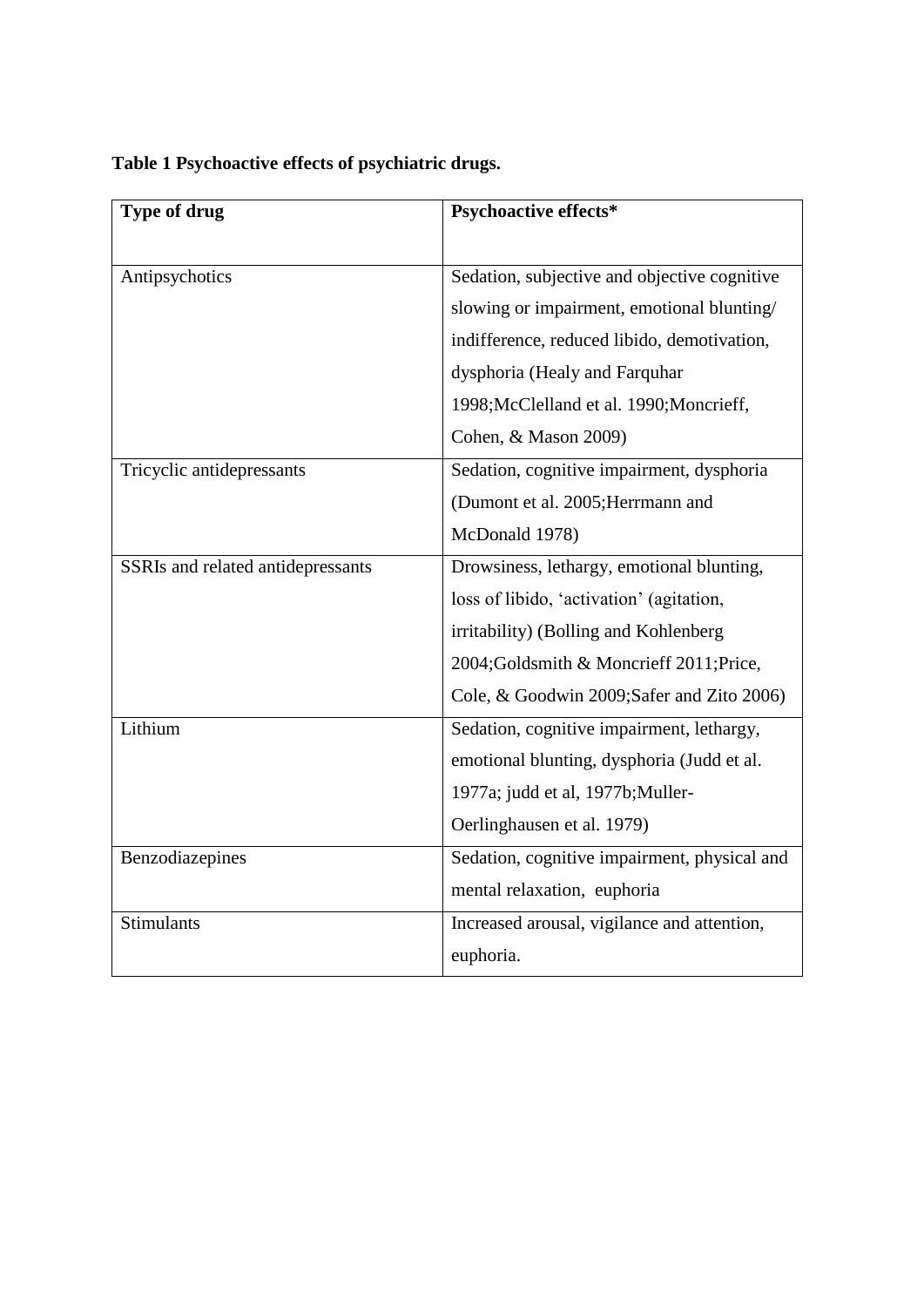# **Table 2**

| Angels                            | Demons              |
|-----------------------------------|---------------------|
| Antidepressants                   | Street drugs        |
| Antipsychotics                    | Excess alcohol      |
| 'Mood stabilisers'                | Nicotine            |
| Anti-ADHD drugs                   | <b>Barbiturates</b> |
| New anxiolytics (e.g. pregabalin) | Benzodiazepines     |
| Substance misuse treatments       |                     |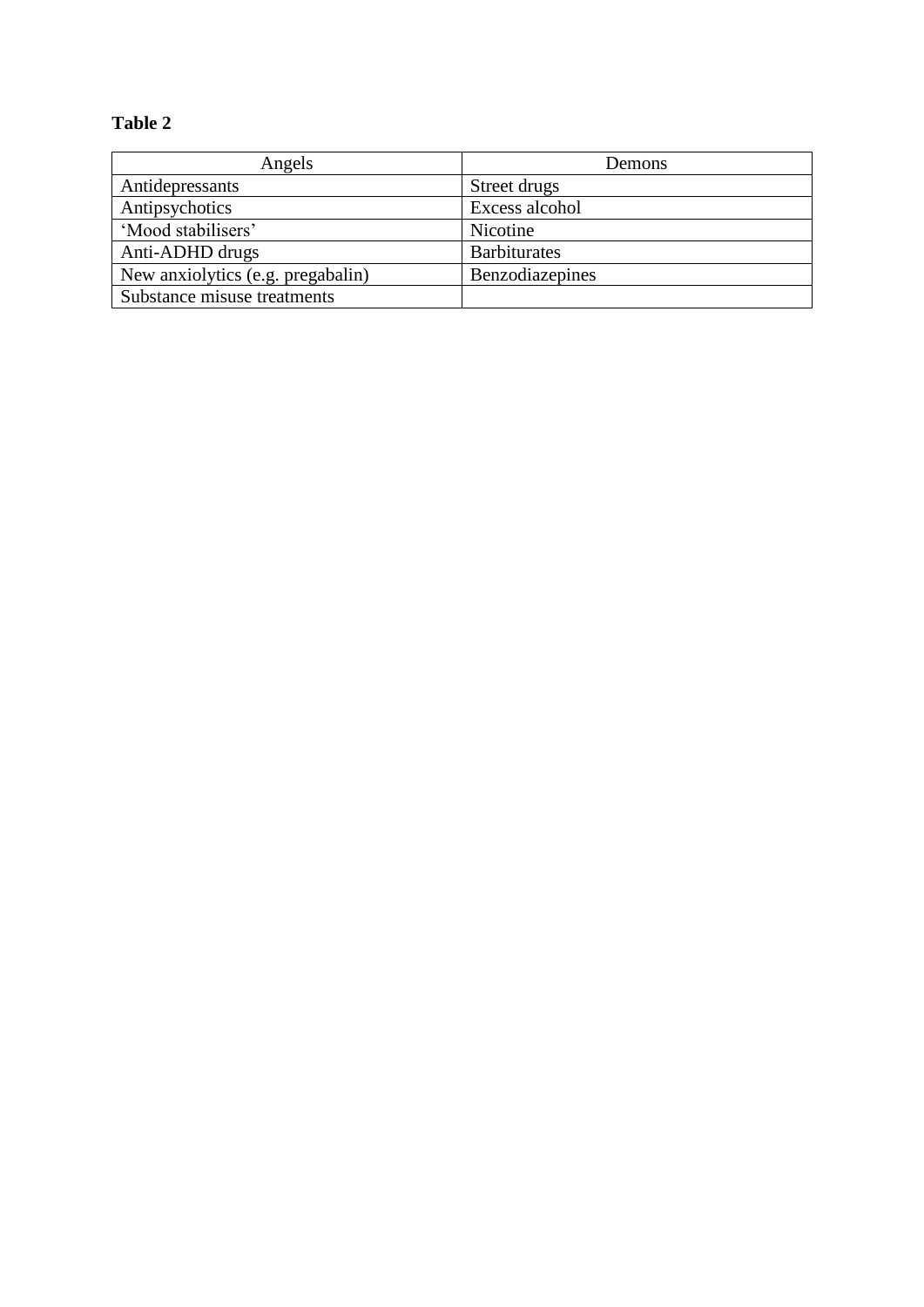

Figure 1: Trends in claimants of sickness and disability benefits by medical category 1995- 2014 (reproduced with kind permission of BJPsych Open, from Viola & Moncrieff, 2016)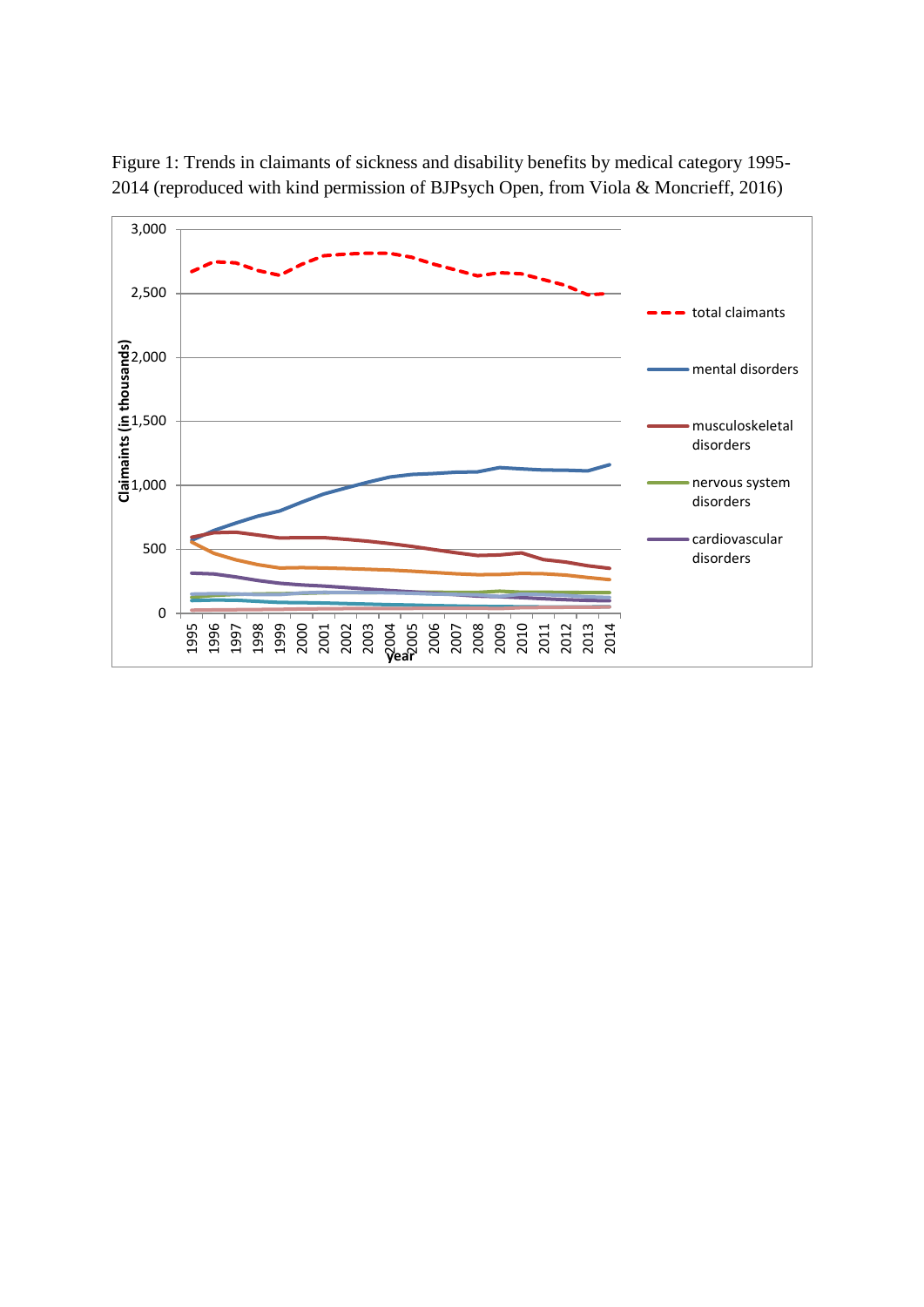#### References

Amphetamine advertisement (1940). *https://s-media-cacheak0.pinimg.com/736x/b8/16/f6/b816f68d76383902a03dd343e72b8fa3.jpg*.

Balter, M. B., Levine, J., & Manheimer, D. I. (1974). Cross-national study of the extent of anti-anxiety-sedative drug use. *N.Engl.J.Med., 290,* 769-774.

Berridge V. (1977) Opium and the historical perspective. Lancet Jul 9;2(8028):78-80.

Bolling, M. Y. & Kohlenberg, R. J. (2004). Reasons for quitting serotonin reuptake inhibitor therapy: paradoxical psychological side effects and patient satisfaction. *Psychother.Psychosom., 73,* 380-385.

Boseley, S. and Lignel, B. (2015, November 21). Generation meds: the US children who grow up on prescription drugs. *The Guardian*.

Boyle, M. (2002). It's all done with smoke and mirrors. Or how to create the illusion of schizophrenia brain disease. *Clinical Psychology, 12,* 9-16.

Breggin, P. (2008). *Brain-Disabling Treatments in Psychiatry*. (2nd ed.) New York: Springer Publishing Company.

Breggin, P.R. & Breggin, G.R. (1995) Talking Back to Prozac. New York: St Martin's Press

Busfield, J. (2010). 'A pill for every ill': explaining the expansion in medicine use. *Soc.Sci.Med., 70,* 934-941.

Burnham JC. 91968) New perspectives on the Prohibition "experiment" of the 1920's. Journal of Social History 2:51-68.

Ciba (1970). Ritalin advertisement. *Canadian Family Physician, 16,* Back cover.

Cockburn A, St Claire J. (1998) Whiteout: The CIA, drugs and the press. New York: Verso.

DeGrandpre R. (2006) The Cult of Pharmcology. How America became the world's most troubled drug culture. Durham, NC: Duke University Press.

Dewa, C. S., Hoch, J. S., Lin, E., Paterson, M., & Goering, P. (2003). Pattern of antidepressant use and duration of depression-related absence from work. *Br.J.Psychiatry, 183,* 507-513.

Dumont, G. J., de Visser, S. J., Cohen, A. F., & van Gerven, J. M. (2005). Biomarkers for the effects of selective serotonin reuptake inhibitors (SSRIs) in healthy subjects. *Br.J.Clin.Pharmacol., 59,* 495-510.

Edwards, J. (11-1-2010). AstraZeneca's new Seroquel ad has 5 pages of legal disclaimers. CBS Moneywatch. 3-4-2016.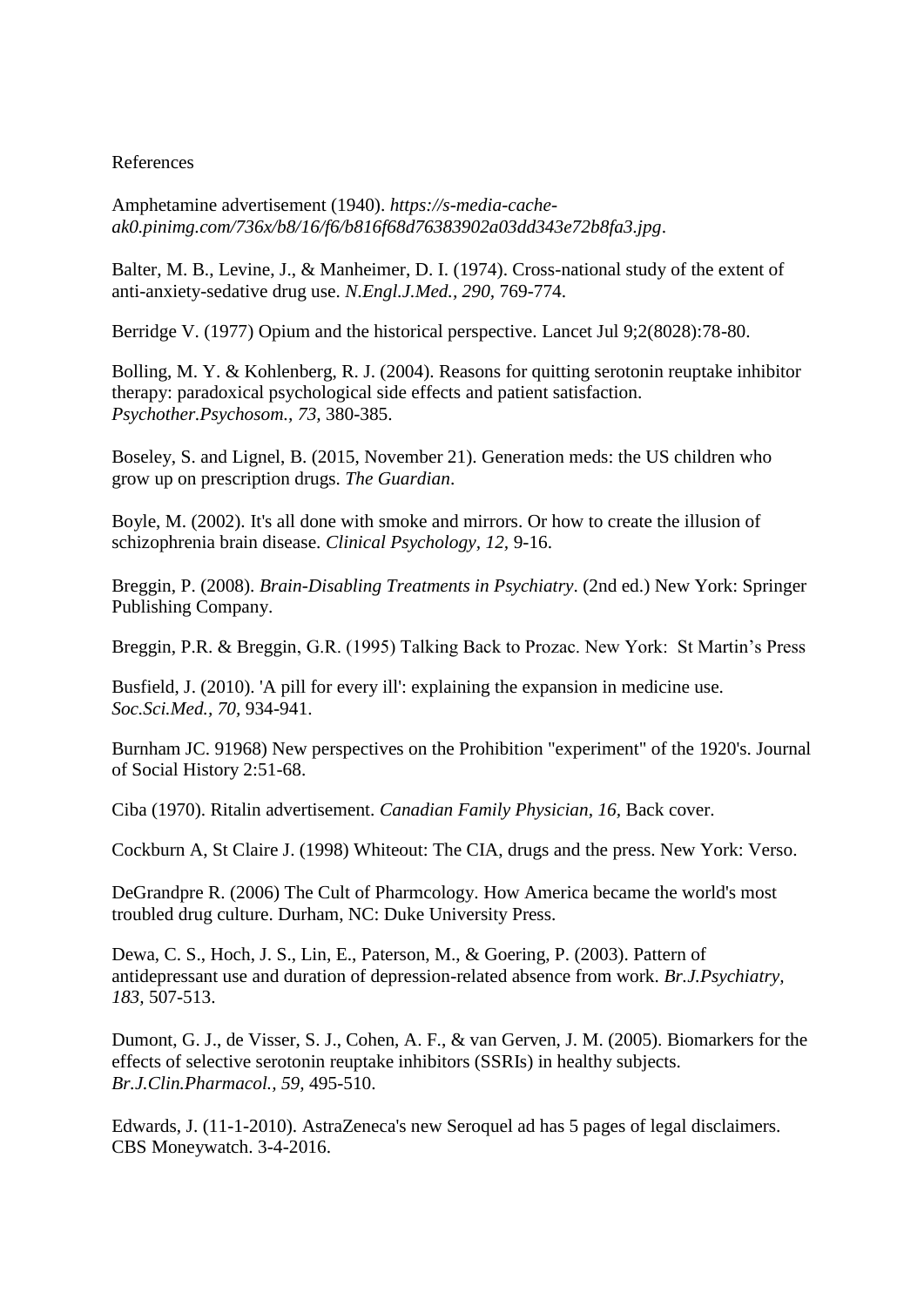Eli Lilly. (2016). Strattera. http://www.strattera.com/. 3-4-2016.

Fava, G. A., Gatti, A., Belaise, C., Guidi, J., & Offidani, E. (2015). Withdrawal Symptoms after Selective Serotonin Reuptake Inhibitor Discontinuation: A Systematic Review. *Psychother.Psychosom., 84,* 72-81.

Friedan, B. (1963). *The Feminine Mystique*. New York: W.W. Norton.

Gately I. (2008) Drink: a cultural history of alcohol. New York: Gotham Books.

Glatt M. (1962) The abuse of barbiturates in the United Kingdom. Bulletin of the United Nations Office on Drugs and Crime 1962. [https://www.unodc.org/unodc/en/data-and](https://www.unodc.org/unodc/en/data-and-analysis/bulletin/bulletin_1962-01-01_2_page004.html)[analysis/bulletin/bulletin\\_1962-01-01\\_2\\_page004.html](https://www.unodc.org/unodc/en/data-and-analysis/bulletin/bulletin_1962-01-01_2_page004.html)

Goldman D. (1966) Critical contrasts in psychopharmacology. In: Rinkel M, editor. Biological Treatment of Mental Illness. New York: L.C.Page & Co; p. 524-33.

Goldsmith, L. & Moncrieff, J. (2011). The psychoactive effects of antidepressants and their association with suicidality. *Curr.Drug Saf, 6,* 115-121.

Graham JM.(1972) Amphetamine politics on Capitol Hill. Society 9:14-22.

Harrow, M., Jobe, T. H., & Faull, R. N. (2012). Do all schizophrenia patients need antipsychotic treatment continuously throughout their lifetime? A 20-year longitudinal study. *Psychol.Med.,* 1-11.

Healy D. (2006) The latest mania: selling bipolar disorder. PLoS Med Apr;3(4):e185.

Healy D. (2004) Shaping the intimate: influences on the experience of everyday nerves. Soc Stud Sci, 34:219-245.

Healy, D. & Farquhar, G. (1998). Immediate effects of droperidol. *Hum.Psychopharmacol., 13,* 113-120.

Herrmann, W. M. & McDonald, R. J. (1978). A multidimensional test approach for the description of the CNS activity of drugs in human pharmacology. *Pharmakopsychiatr.Neuropsychopharmakol., 11,* 247-265.

Hope, J. (2013). Lazy GPs keep on doling out powerful sleeping pills to the elderly when they should only be used as short-term treatment. *Daily Mail*.

Ilyas S & Moncrieff J. (2012) Trends in prescriptions and costs of drugs for mental disorders in England, 1998 to 2010. British Journal of Psychiatry 200:393-398. <http://bjp.rcpsych.org/content/200/5/393.long>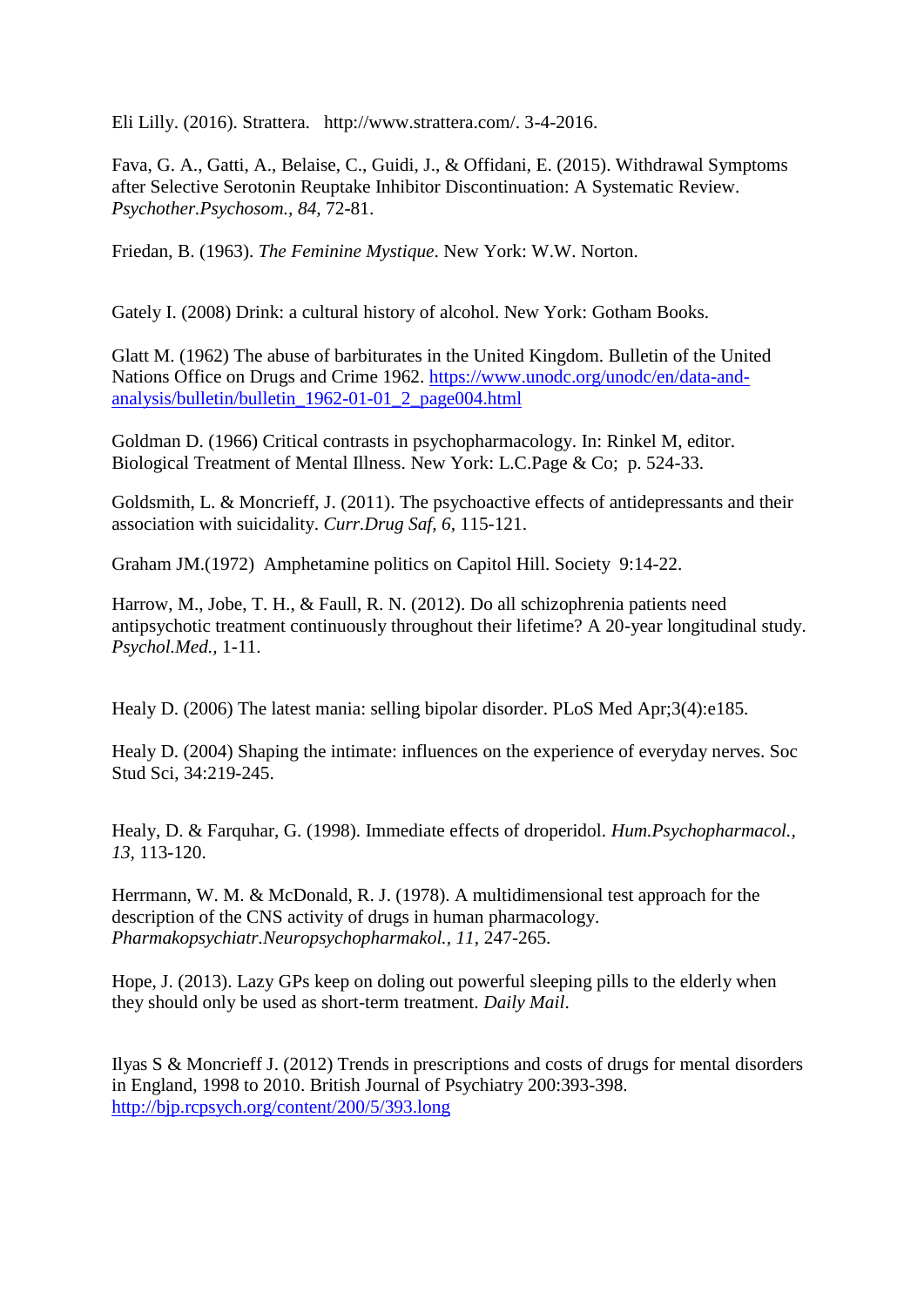Judd, L. L., Hubbard, B., Janowsky, D. S., Huey, L. Y., & Attewell, P. A. (1977a). The effect of lithium carbonate on affect, mood, and personality of normal subjects. *Arch.Gen.Psychiatry, 34,* 346-351. Judd, L. L., Hubbard, B., Janowsky, D. S., Huey, L. Y., & Takahashi, K. I. (1977b). The effect of lithium carbonate on the cognitive functions of normal subjects. *Arch.Gen.Psychiatry, 34,* 355-357.

Kiloh LG, Brandon S. (1962) Habituation and addiction to amphetamines. British medical Journal, 7;2(5296):40-3.

Kirsch, I., Moore, T. J., Scoboria, A., & Nicholls, S. S. (2002). The emperor's new drugs: an analysis of antidepressant medication data submitted to the US Food and Drug Administration.. *Prevention and Treatment, 5*.

Lader M. (1991) The history of benzodiazepine dependence. Journal of Substance Abuse Treatment 8:53-9.

Lewer, D., O'Reilly, C., Mojtabai, R., & Evans-Lacko, S. (2015). Antidepressant use in 27 European countries: associations with sociodemographic, cultural and economic factors. *Br.J.Psychiatry, 207,* 221-226.

Lyapustina, T. & Alexander, G. C. (2015). the prescription opiod addiction and abuse epidemic: how it happened and what we can do about it. *The Pharmaceutical Journal, 2015*.

McClelland, G. R., Cooper, S. M., & Pilgrim, A. J. (1990). A comparison of the central nervous system effects of haloperidol, chlorpromazine and sulpiride in normal volunteers. *Br.J.Clin.Pharmacol., 30,* 795-803.

Moncrieff, J. (2008a). *The Myth of the Chemical Cure: a critique of psychiatric drug treatment*. Basingstoke, Hampshire, UK: Palgrave Macmillan.

Moncrieff, J. (2008b). The creation of the concept of the antidepressant: an historical analysis. *Social Science and Medicine, 66,* 2346-2355.

Moncrieff, J., Cohen, D., & Mason, J. P. (2009). The subjective experience of taking antipsychotic medication: a content analysis of Internet data. *Acta Psychiatr.Scand., 120,* 102-111.

Moncrieff, J. (2009). A critique of the dopamine hypothesis of schizophrenia and psychosis. *Harv.Rev.Psychiatry, 17,* 214-225.

Moncrieff, J. (2011). From neuroleptics to antipsychotics: the emergence of ideas of diseasespecificity in relation to early antipsychotics. *in preparation*.

Moncrieff J, Cohen D & Porter S.(2013) The psychoactive effects of psychiatric medications: the elephant in the room. Journal of Psychoactive Drugs, 45:409-415.

Moncrieff, J. (2013). Magic bullets for mental disorders: the emergence of the concept of an "antipsychotic" drug. *J.Hist Neurosci., 22,* 30-46.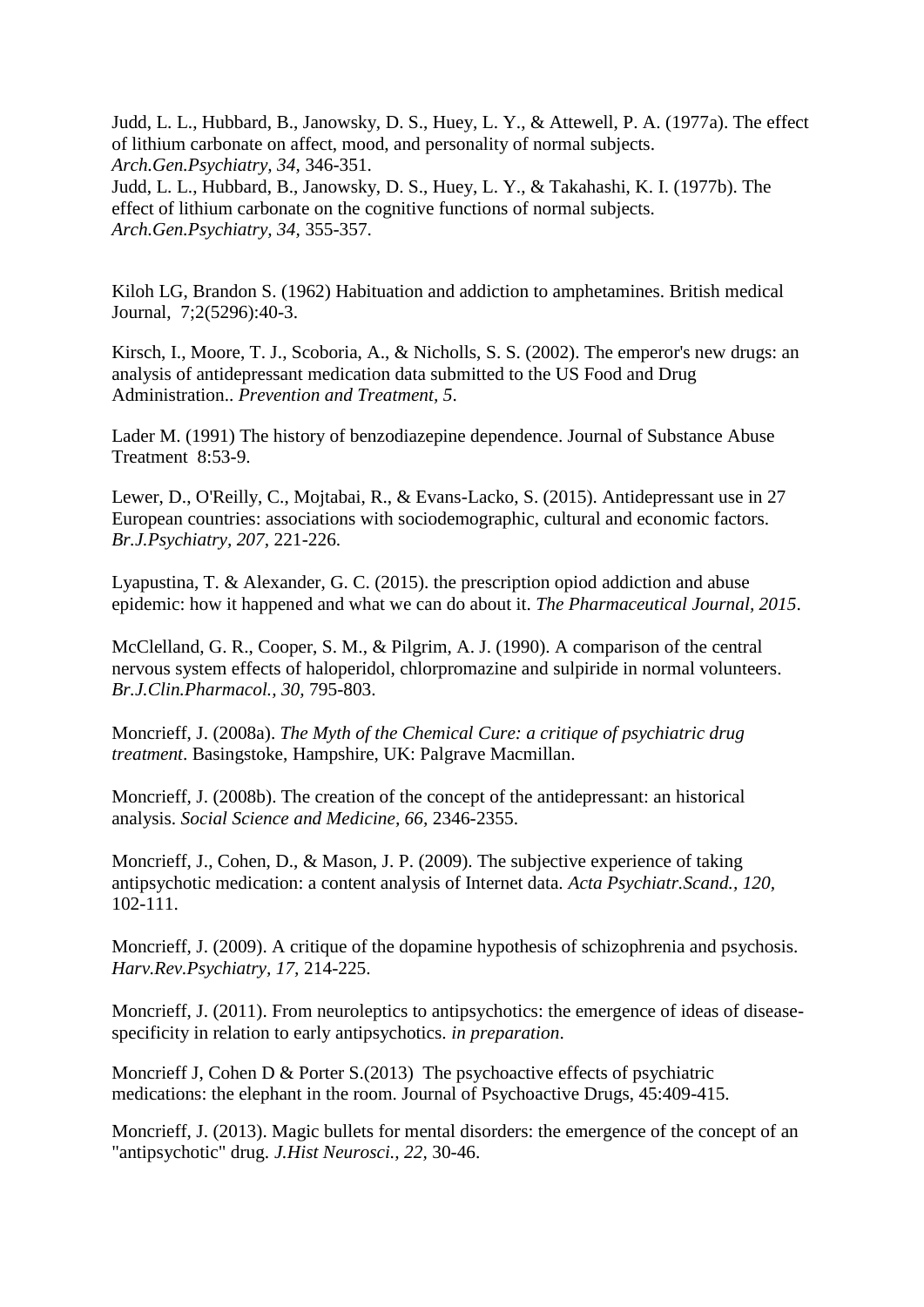Moncrieff, J. (2014). The Chemical Imbalance Theory of Depression: still promoted but still unfounded. http://joannamoncrieff.com/2014/05/01/the-chemical-imbalance-theory-ofdepression-still-promoted-but-still-unfounded/ [On-line]. Available: http://joannamoncrieff.com/2014/05/01/the-chemical-imbalance-theory-of-depression-stillpromoted-but-still-unfounded/

Moncrieff, J. & Kirsch, I. (2015). Empirically derived criteria cast doubt on the clinical significance of antidepressant-placebo differences. *Contemp.Clin.Trials, 43,* 60-62. Muller-Oerlinghausen, B., Hamann, S., Herrmann, W. M., & Kropf, D. (1979). Effects of lithium on vigilance, psychomotoric performance and mood. *Pharmakopsychiatr.Neuropsychopharmakol., 12,* 388-396.

Pratt, L. A., Brody, D. J., & Gu, Q. (2011). *Antidepressant use in persons aged 12 and over: United States 2005-2008. NCHS data brief no 76.* Hyattsville, MD: National Center for Health Statistics.

Prescibing and Medicines Team: Health and Social Care Information Centre (2015). *Prescriptions dispensed in the community. England 2004-2014.* London: Health and Social Care Information Centre.

Price, J., Cole, V., & Goodwin, G. M. (2009). Emotional side-effects of selective serotonin reuptake inhibitors: qualitative study. *Br.J.Psychiatry, 195,* 211-217.

Public Health England (2014). Advice for prescribers on the risk of the misuse of pregabalin and gabapentin.

https://www.gov.uk/government/uploads/system/uploads/attachment\_data/file/385791/PHE-NHS England pregabalin and gabapentin advice Dec 2014.pdf [On-line]. Available: https://www.gov.uk/government/uploads/system/uploads/attachment\_data/file/385791/PHE-NHS England pregabalin and gabapentin advice Dec 2014.pdf

Rasmussen N. (2006) Making the first amtidepressant; Amphetamine in American medicine 1929-1950. Journal of the History of Medicine and Allied Sciences 61(3):288-323.

Rasmussen N. (2008) America's first amphetamine epidemic 1929-1971: a quantitative and qualitative retrospective with implications for the present. Am J Public Health 98(6):974-85.

Safer, D. J. & Zito, J. M. (2006). Treatment-emergent adverse events from selective serotonin reuptake inhibitors by age group: children versus adolescents. *J.Child Adolesc.Psychopharmacol., 16,* 159-169.

Salvo, F., Pariente, A., Shakir, S., Robinson, P., Arnaud, M., Thomas, S. et al. (2016). Sudden cardiac and sudden unexpected death related to antipsychotics: A meta-analysis of observational studies. *Clin.Pharmacol.Ther., 99,* 306-314.

Wallace Laboratories (1967). Miltown advertisement. *JAMA, 202,* 54-56.

Wallace Laboratories (1964). Miltown advertisement. *http://prescriptiondrugs.procon.org/view.resource.php?resourceID=005687*.